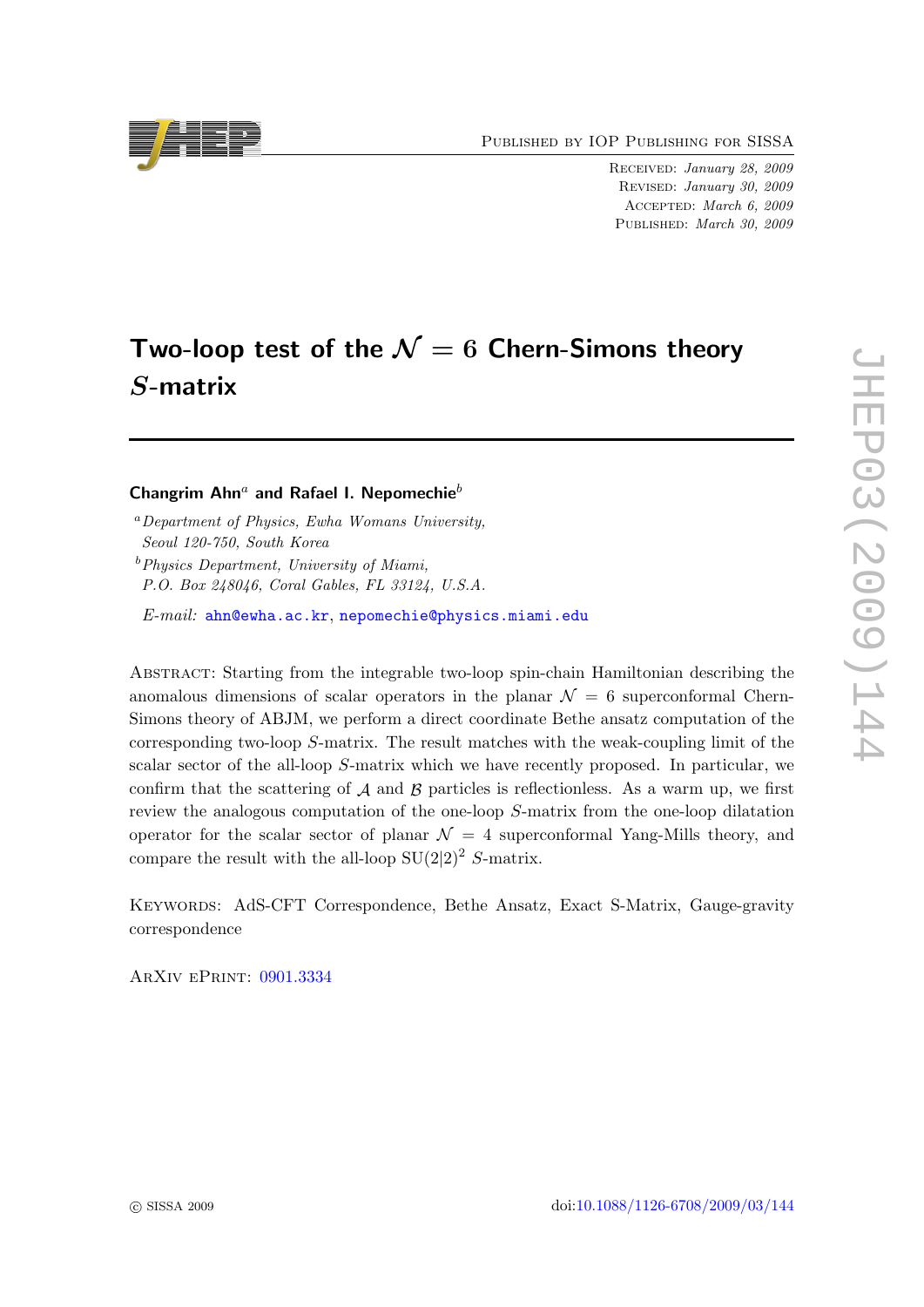## Contents

|          | 1 Introduction<br>One-loop S-matrix in the scalar sector of $\mathcal{N}=4$ YM |  |                                              | 1              |
|----------|--------------------------------------------------------------------------------|--|----------------------------------------------|----------------|
| $\bf{2}$ |                                                                                |  |                                              | $\bf{2}$       |
|          | 2.1                                                                            |  | Coordinate Bethe ansatz                      | 3              |
|          | 2.2                                                                            |  | Comparison with the all-loop $S$ -matrix     | $\overline{5}$ |
| 3        | Two-loop S-matrix in the scalar sector of $\mathcal{N}=6$ CS                   |  |                                              | 7              |
|          | 3.1                                                                            |  | Coordinate Bethe ansatz                      | $\overline{7}$ |
|          |                                                                                |  | 3.1.1 $\mathcal{A} - \mathcal{A}$ scattering | 8              |
|          |                                                                                |  | 3.1.2 $\beta - \beta$ scattering             | 9              |
|          |                                                                                |  | 3.1.3 $\mathcal{A} - \mathcal{B}$ scattering | 9              |
|          | Comparison with the all-loop $S$ -matrix<br>3.2                                |  |                                              | 10             |
|          |                                                                                |  | 3.2.1 $\mathcal{A} - \mathcal{A}$ scattering | 11             |
|          |                                                                                |  | 3.2.2 $\beta - \beta$ scattering             | 11             |
|          |                                                                                |  | 3.2.3 $\mathcal{A} - \mathcal{B}$ scattering | 11             |
|          | 4 Discussion                                                                   |  |                                              | 12             |
|          | A Details of $A - B$ scattering                                                |  |                                              | 13             |

## <span id="page-1-0"></span>1 Introduction

Exact factorized S-matrices [\[1\]](#page-15-0) play a key role in the understanding of integrable models. Planar four-dimensional  $\mathcal{N} = 4$  superconformal Yang-Mills (YM) theory (and therefore, according to the  $AdS_5/CFT_4$  correspondence [\[2\]](#page-15-1), a certain type IIB superstring theory on  $AdS_5 \times S^5$ ) is believed to be integrable (see [\[3\]](#page-15-2)–[\[6\]](#page-15-3) and references therein). A corresponding exact factorized S-matrix with  $SU(2|2)^2$  symmetry has been proposed (see [\[7\]](#page-16-0)–[\[14\]](#page-16-1) and references therein), which leads [\[8,](#page-16-2) [15,](#page-16-3) [16\]](#page-16-4) to the all-loop Bethe ansatz equations (BAEs) [\[17\]](#page-16-5).

Aharony, Bergman, Jafferis and Maldacena (ABJM) [\[18\]](#page-16-6) recently proposed an analogous  $AdS_4/CFT_3$  correspondence relating planar three-dimensional  $\mathcal{N}=6$  superconformal Chern-Simons (CS) theory to type IIA superstring theory on  $AdS_4 \times CP^3$ . Minahan and Zarembo [\[19\]](#page-16-7) subsequently found that the scalar sector of  $\mathcal{N} = 6 \text{ CS}$  is integrable at the leading two-loop order, and proposed two-loop BAEs for the full theory (see also [\[20\]](#page-16-8)). Moreover, evidence for classical integrability of the dual string sigma model (large-coupling limit) was discovered in [\[21](#page-16-9)[–23\]](#page-16-10). On the basis of these results, and assuming integrability to all orders, Gromov and Vieira then conjectured all-loop BAEs [\[24\]](#page-17-0).

Based on the symmetries and the spectrum of elementary excitations [\[19,](#page-16-7) [25,](#page-17-1) [26\]](#page-17-2), we proposed an exact factorized  $AdS_4/CFT_3$  S-matrix [\[28\]](#page-17-3). As a check, we verified that this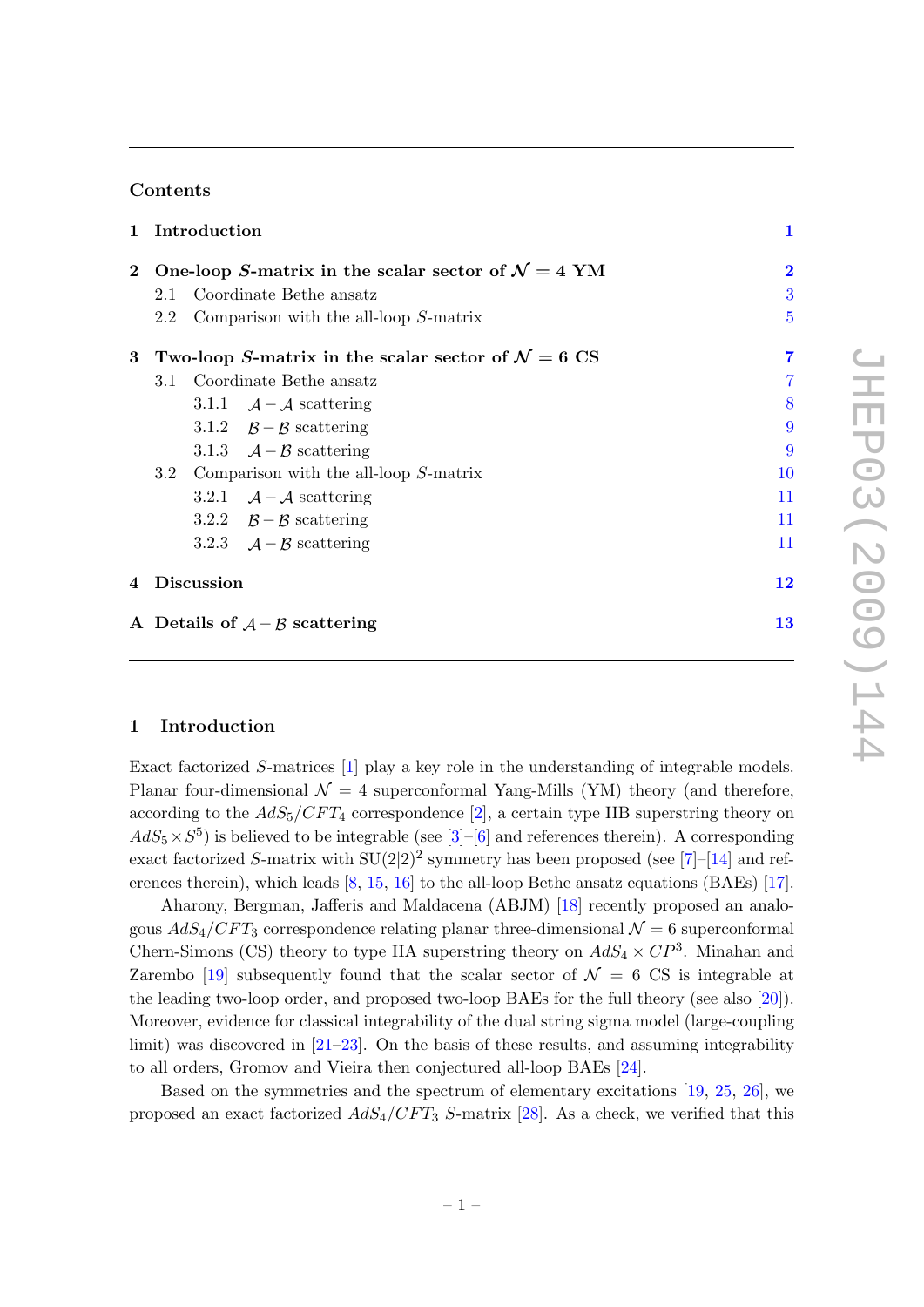S-matrix leads to the all-loop BAEs in [\[24\]](#page-17-0). An unusual feature of this S-matrix is that the scattering of  $A$  and  $B$  particles is reflectionless. (A similar S-matrix which is not reflectionless is not consistent with the known two-loop BAEs [\[29\]](#page-17-4).) For further related developments of the  $AdS_4/CFT_3$  correspondence, see [\[30\]](#page-17-5) and references therein.

Considerable guesswork has entered into the above-mentioned all-loop results. While there is substantial evidence for the all-loop BAEs and S-matrix in the well-studied  $AdS_5/CFT_4$  case, the same cannot be said for the rapidly-evolving  $AdS_4/CFT_3$  case.

In an effort to further check our proposed S-matrix, we perform here a direct coordinate Bethe ansatz computation of the two-loop S-matrix, starting from the integrable two-loop spin-chain Hamiltonian describing the anomalous dimensions of scalar operators in planar  $\mathcal{N} = 6$  CS [\[19\]](#page-16-7). The result matches with the weak-coupling limit of the scalar sector of our all-loop S-matrix [\[28\]](#page-17-3). In particular, we confirm that the scattering of  $\mathcal A$  and  $\mathcal B$  particles is reflectionless. As a warm up, we first review the analogous computation by Berenstein and Vázquez  $[5]$  of the one-loop S-matrix from the one-loop dilatation operator for the scalar sector of planar  $\mathcal{N} = 4$  YM [\[3\]](#page-15-2), and compare the result with the all-loop SU(2|2)<sup>2</sup> S-matrix.

The outline of this paper is as follows. In section [2](#page-2-0) we review the simpler case of  $\mathcal{N} = 4$ YM. In section [3](#page-7-0) we analyze the  $\mathcal{N} = 6$  CS case, relegating most of the details of  $\mathcal{A} - \mathcal{B}$ scattering to an appendix. We briefly discuss our results in section [4.](#page-12-0)

# <span id="page-2-0"></span>2 One-loop S-matrix in the scalar sector of  $\mathcal{N}=4$  YM

As is well known,  $\mathcal{N} = 4$  YM has six scalar fields  $\Phi_i(x)$   $(i = 1, \ldots, 6)$  in the adjoint representation of  $SU(N)$ . It is convenient to associate single-trace gauge-invariant scalar operators with states of an  $SO(6)$  quantum spin chain with L sites,

$$
\operatorname{tr} \Phi_{i_1}(x) \cdots \Phi_{i_L}(x) \quad \Leftrightarrow \quad |\Phi_{i_1} \cdots \Phi_{i_L}\rangle, \tag{2.1}
$$

where  $\Phi_i$  on the RHS are 6-dimensional elementary vectors with components  $(\Phi_i)_j = \delta_{i,j}$ . The one-loop anomalous dimensions of these operators are described by the integrable SO(6) quantum spin-chain Hamiltonian [\[3\]](#page-15-2)

$$
\Gamma = \frac{\lambda}{8\pi^2} H, \qquad H = \sum_{l=1}^{L} \left( 1 - \mathcal{P}_{l,l+1} + \frac{1}{2} K_{l,l+1} \right), \qquad (2.2)
$$

where  $\lambda = g_{YM}^2 N$  is the 't Hooft coupling,  $\mathcal{P}$  is the permutation operator,

$$
\mathcal{P} \ \Phi_i \otimes \Phi_j = \Phi_j \otimes \Phi_i \,, \tag{2.3}
$$

and the projector  $K$  acts as

$$
K \Phi_i \otimes \Phi_j = \delta_{ij} \left( \sum_{k=1}^6 \Phi_k \otimes \Phi_k \right) . \tag{2.4}
$$

It is convenient to define the complex combinations

$$
X = \Phi_1 + i\Phi_2, \quad Y = \Phi_3 + i\Phi_4, \quad Z = \Phi_5 + i\Phi_6, \tag{2.5}
$$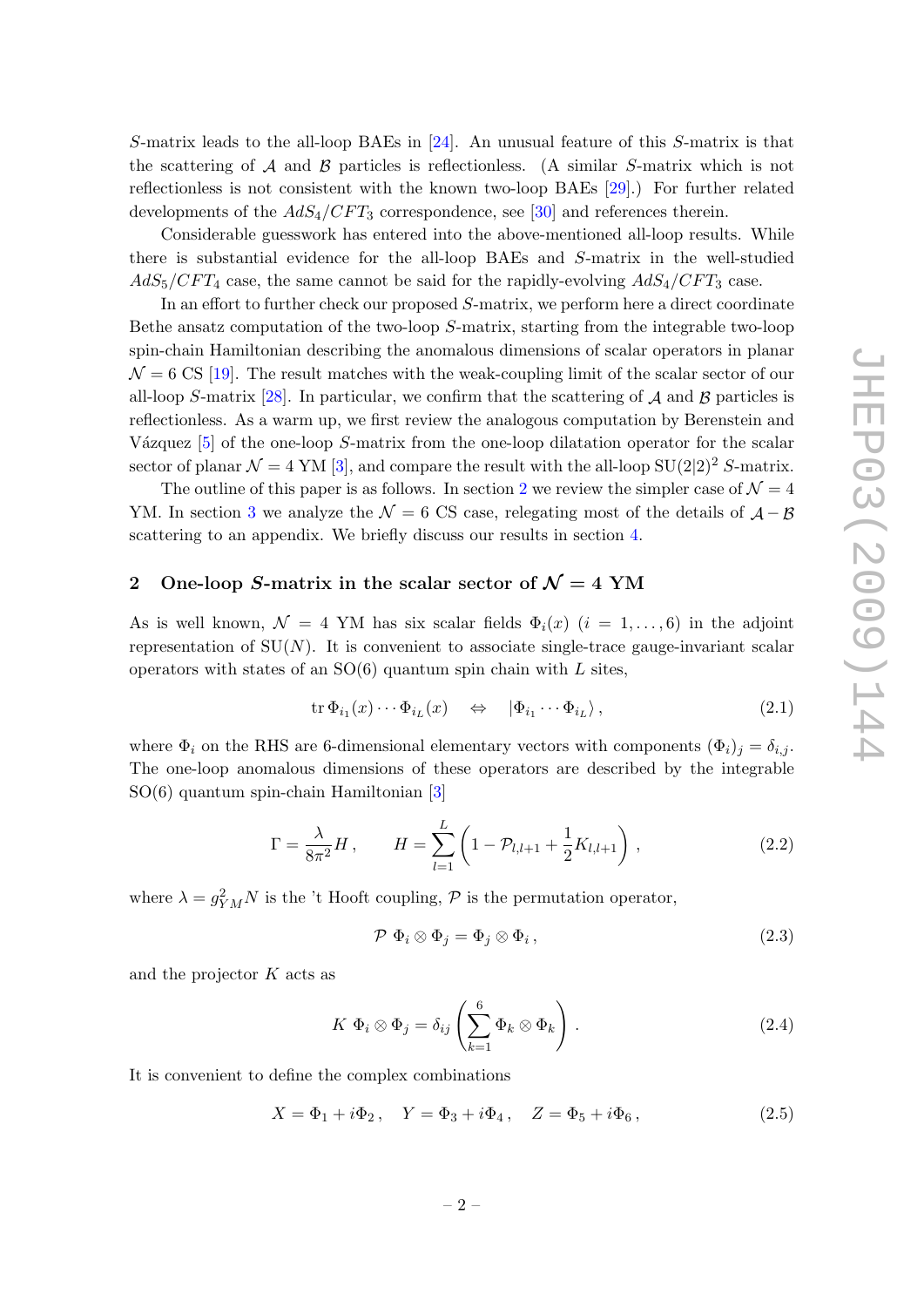and to denote the corresponding complex conjugates with a bar,  $\bar{X} = \Phi_1 - i\Phi_2$ , etc. For  $\phi_1, \phi_2 \in \{X, \bar{X}, Y, \bar{Y}, Z, \bar{Z}\},\$ 

$$
\mathcal{P} \phi_1 \otimes \phi_2 = \phi_2 \otimes \phi_1 , \qquad (2.6)
$$

and

$$
K \phi_1 \otimes \phi_2 = \begin{cases} 0 & \text{if } \phi_1 \neq \bar{\phi}_2 \\ X \otimes \bar{X} + \bar{X} \otimes X + Y \otimes \bar{Y} + \bar{Y} \otimes Y + Z \otimes \bar{Z} + \bar{Z} \otimes Z & \text{if } \phi_1 = \bar{\phi}_2 \end{cases} . (2.7)
$$

# <span id="page-3-0"></span>2.1 Coordinate Bethe ansatz

We take  $|Z^L\rangle$  as the vacuum state, which evidently is an eigenstate of H with zero energy. One-particle excited states ("magnons") with momentum  $p$  are given by

<span id="page-3-1"></span>
$$
|\psi(p)\rangle_{\phi} = \sum_{x=1}^{L} e^{ipx} |x\rangle_{\phi}, \qquad (2.8)
$$

where

$$
|x\rangle_{\phi} = |\stackrel{1}{\stackrel{1}{Z}}\cdots \stackrel{1}{Z}\stackrel{1}{\phi}Z\cdots \stackrel{1}{\stackrel{1}{Z}}\rangle
$$
(2.9)

is the state obtained from the vacuum by replacing a single  $Z$  at site  $x$  with an "impurity"  $\phi$ , which can be either  $X, \overline{X}, Y, \overline{Y}$  (but not  $\overline{Z}$ , which can be regarded as a two-particle bound state). Indeed, one can easily check that  $(2.8)$  is an eigenstate of H with eigenvalue  $E = \epsilon(p)$ , where

<span id="page-3-2"></span>
$$
\epsilon(p) = 4\sin^2(p/2). \tag{2.10}
$$

In order to compute the two-particle S-matrix, we must construct all possible twoparticle eigenstates. Let

$$
|x_1, x_2\rangle_{\phi_1\phi_2} = |\stackrel{1}{\stackrel{1}{\mathcal{Z}}}\cdots \stackrel{x_1}{\phi_1}\cdots \stackrel{x_2}{\phi_2}\cdots \stackrel{L}{\stackrel{1}{\mathcal{Z}}}\n \tag{2.11}
$$

denote the state obtained from the vacuum by replacing the  $Z$ 's at sites  $x_1$  and  $x_2$  with impurities  $\phi_1$  and  $\phi_2$ , respectively, where  $x_1 < x_2$ . Following Berenstein and Vázquez [\[5\]](#page-15-4), we distinguish the following three cases:

 $\phi_1 = \phi_2$ : the case of two particles of the same type (i.e.,  $\phi_1 = \phi_2 \equiv \phi \in \{X, \overline{X}, Y, \overline{Y}\}\$ ) is equivalent to the well-known case originally considered by Bethe in his seminal investigation of the Heisenberg model. (See, e.g., the review by Plefka in [\[6\]](#page-15-3).) The two-particle eigenstates are given by

$$
|\psi\rangle = \sum_{x_1 < x_2} f(x_1, x_2) \, |x_1, x_2\rangle_{\phi\phi} \tag{2.12}
$$

where

<span id="page-3-3"></span>
$$
f(x_1, x_2) = e^{i(p_1 x_1 + p_2 x_2)} + S(p_2, p_1) e^{i(p_2 x_1 + p_1 x_2)}.
$$
 (2.13)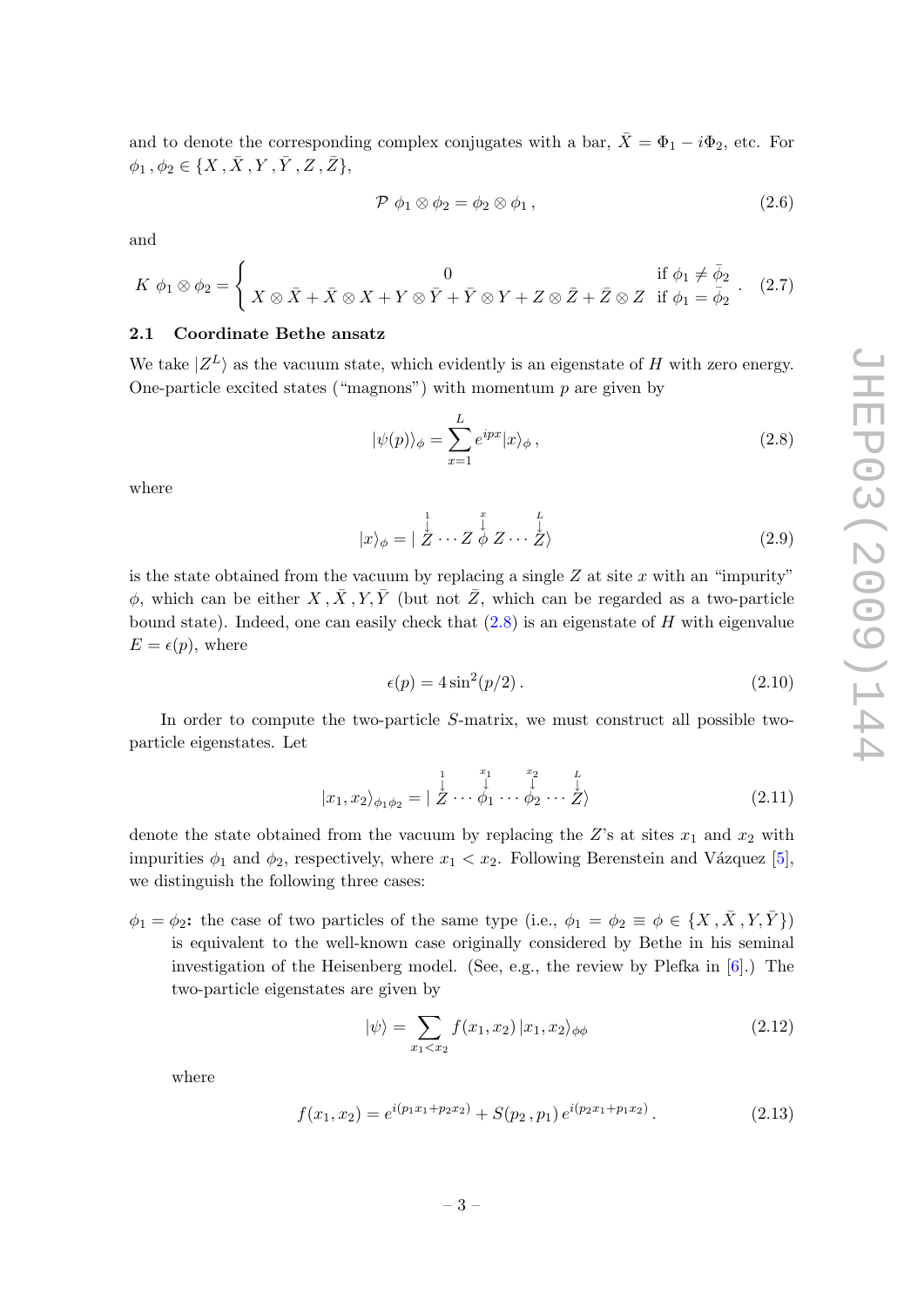Indeed, these states satisfy

<span id="page-4-0"></span>
$$
H|\psi\rangle = E|\psi\rangle \tag{2.14}
$$

with

<span id="page-4-4"></span>
$$
E = \epsilon(p_1) + \epsilon(p_2), \qquad (2.15)
$$

where  $\epsilon(p)$  is given by [\(2.10\)](#page-3-2). It also follows from [\(2.14\)](#page-4-0) that the S-matrix for  $\phi - \phi$ scattering is given by

<span id="page-4-2"></span>
$$
S(p_2, p_1) = \frac{u_2 - u_1 + i}{u_2 - u_1 - i},
$$
\n(2.16)

where  $u_j = u(p_j)$  and

$$
u(p) = \frac{1}{2}\cot(p/2).
$$
 (2.17)

 $\phi_1 \neq \bar{\phi}_2$ : if the two particles are not of the same type, but  $\phi_1 \neq \bar{\phi}_2$ , then the two-particle eigenstates are of the form

$$
|\psi\rangle = \sum_{x_1 < x_2} \left\{ f_{\phi_1 \phi_2}(x_1, x_2) \, | \, x_1, x_2 \rangle_{\phi_1 \phi_2} + f_{\phi_2 \phi_1}(x_1, x_2) \, | \, x_1, x_2 \rangle_{\phi_2 \phi_1} \right\} \,, \tag{2.18}
$$

where

<span id="page-4-1"></span>
$$
f_{\phi_i \phi_j}(x_1, x_2) = A_{\phi_i \phi_j}(12) e^{i(p_1 x_1 + p_2 x_2)} + A_{\phi_i \phi_j}(21) e^{i(p_2 x_1 + p_1 x_2)}.
$$
 (2.19)

One finds [\[5\]](#page-15-4)

$$
\begin{pmatrix} A_{\phi_1 \phi_2}(21) \\ A_{\phi_2 \phi_1}(21) \end{pmatrix} = \begin{pmatrix} R(p_2, p_1) & T(p_2, p_1) \\ T(p_2, p_1) & R(p_2, p_1) \end{pmatrix} \begin{pmatrix} A_{\phi_1 \phi_2}(12) \\ A_{\phi_2 \phi_1}(12) \end{pmatrix},
$$
(2.20)

where the transmission and reflection amplitudes are given by

<span id="page-4-3"></span>
$$
T(p_2, p_1) = \frac{u_2 - u_1}{u_2 - u_1 - i}, \qquad R(p_2, p_1) = \frac{i}{u_2 - u_1 - i}, \qquad (2.21)
$$

respectively.

 $\phi_1 = \bar{\phi}_2$ : in the case  $\phi_1 = \bar{\phi}_2 \in \{X, \bar{X}, Y, \bar{Y}\}\$ , the two-particle eigenstates are given by

$$
|\psi\rangle = \sum_{x_1 < x_2} \sum_{\phi = X, Y} \left\{ f_{\phi\bar{\phi}}(x_1, x_2) \, | x_1, x_2 \rangle_{\phi\bar{\phi}} + f_{\bar{\phi}\phi}(x_1, x_2) \, | x_1, x_2 \rangle_{\bar{\phi}\phi} \right\} + \sum_{x_1} f_{\bar{Z}}(x_1) | x_1 \rangle_{\bar{Z}},\tag{2.22}
$$

where  $f_{\phi_i \phi_j}(x_1, x_2)$  are again given by  $(2.19)$ , and

$$
f_{\bar{Z}}(x_1) = A_{\bar{Z}} e^{i(p_1 + p_2)x_1}.
$$
\n(2.23)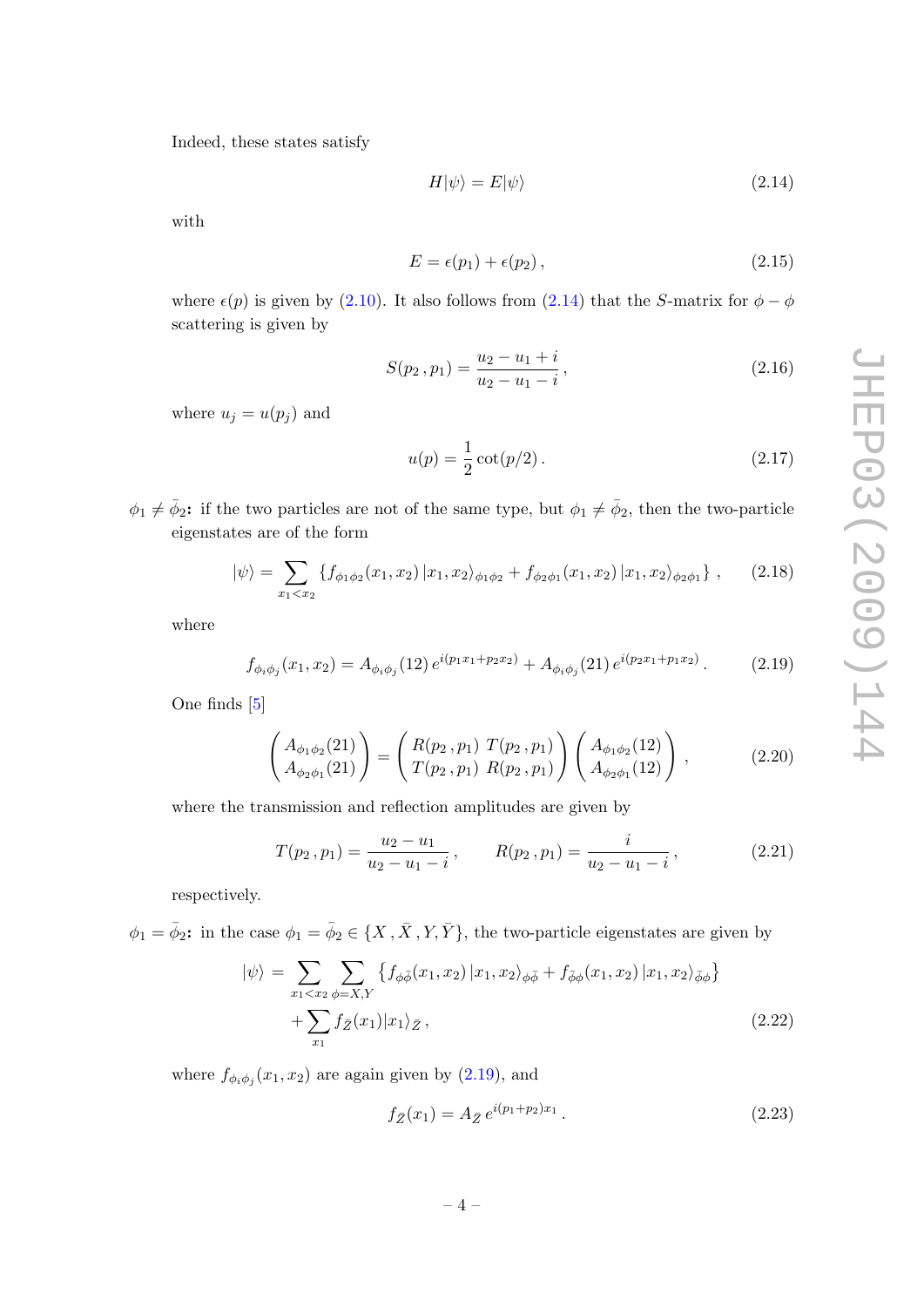One finds [\[5\]](#page-15-4)

$$
\begin{pmatrix}\nA_{X\bar{X}}(21) \\
A_{\bar{X}X}(21) \\
A_{\bar{Y}Y}(21) \\
A_{\bar{Y}Y}(21)\n\end{pmatrix} = \begin{pmatrix}\nR(p_2, p_1) T(p_2, p_1) S(p_2, p_1) S(p_2, p_1) S(p_2, p_1) \\
T(p_2, p_1) R(p_2, p_1) S(p_2, p_1) S(p_2, p_1) \\
S(p_2, p_1) R(p_2, p_1) T(p_2, p_1) \\
S(p_2, p_1) T(p_2, p_1) R(p_2, p_1)\n\end{pmatrix} \begin{pmatrix}\nA_{X\bar{X}}(12) \\
A_{\bar{X}X}(12) \\
A_{\bar{Y}Y}(12) \\
A_{\bar{Y}Y}(12)\n\end{pmatrix}, (2.24)
$$

where

<span id="page-5-3"></span>
$$
T(p_2, p_1) = \frac{(u_2 - u_1)^2}{(u_2 - u_1 - i)(u_2 - u_1 + i)},
$$
  
\n
$$
R(p_2, p_1) = \frac{-1}{(u_2 - u_1 - i)(u_2 - u_1 + i)},
$$
  
\n
$$
S(p_2, p_1) = \frac{-i(u_2 - u_1)}{(u_2 - u_1 - i)(u_2 - u_1 + i)}.
$$
\n(2.25)

#### <span id="page-5-0"></span>2.2 Comparison with the all-loop S-matrix

We now wish to compare the above scattering amplitudes with the weak-coupling limit of the all-loop  $SU(2|2)\otimes SU(2|2)$  S-matrix [\[8\]](#page-16-2)–[\[14\]](#page-16-1). This check has not (to our knowledge) been presented elsewhere, and will serve as a useful guide for the  $\mathcal{N} = 6 \text{ CS}$  case. It is convenient to express the latter in terms of two mutually commuting sets of Zamolodchikov-Faddeev operators  $A_i^{\dagger}$  $\tilde{A}_i^{\dagger}(p)$ ,  $\tilde{A}_i^{\dagger}(p)$   $(i = 1, \ldots, 4)$ ,

<span id="page-5-1"></span>
$$
A_i^{\dagger}(p_1) A_j^{\dagger}(p_2) = \sum_{i',j'} S_0(p_1, p_2) \, \widehat{S}_{i\,j}^{i'j'}(p_1, p_2) A_{j'}^{\dagger}(p_2) A_{i'}^{\dagger}(p_1),
$$
  
\n
$$
\tilde{A}_i^{\dagger}(p_1) \, \tilde{A}_j^{\dagger}(p_2) = \sum_{i',j'} S_0(p_1, p_2) \, \widehat{S}_{i\,j}^{i'j'}(p_1, p_2) \, \tilde{A}_{j'}^{\dagger}(p_2) \, \tilde{A}_{i'}^{\dagger}(p_1),
$$
  
\n
$$
A_i^{\dagger}(p_1) \, \tilde{A}_j^{\dagger}(p_2) = \tilde{A}_j^{\dagger}(p_2) \, A_i^{\dagger}(p_1).
$$
\n(2.26)

We identify the scalar one-particle states as follows,

$$
X(p) = A_1^{\dagger}(p) \tilde{A}_2^{\dagger}(p), \quad \bar{X}(p) = A_2^{\dagger}(p) \tilde{A}_1^{\dagger}(p), Y(p) = A_2^{\dagger}(p) \tilde{A}_2^{\dagger}(p), \quad \bar{Y}(p) = A_1^{\dagger}(p) \tilde{A}_1^{\dagger}(p).
$$
 (2.27)

The only non-vanishing amplitudes in the scalar sector are

 $+$ 

<span id="page-5-2"></span>
$$
\widehat{S}_{a\,a}^{aa}(p_1, p_2) = A \,, \qquad \widehat{S}_{a\,b}^{ab}(p_1, p_2) = \frac{1}{2}(A - B) \,, \qquad \widehat{S}_{a\,b}^{ba}(p_1, p_2) = \frac{1}{2}(A + B) \,, \tag{2.28}
$$

where  $a, b \in \{1, 2\}$  with  $a \neq b$ . Here

<span id="page-5-4"></span>
$$
A = \frac{x_2^- - x_1^+}{x_2^+ - x_1^-},
$$
  
\n
$$
B = -\left[\frac{x_2^- - x_1^+}{x_2^+ - x_1^-} + 2\frac{(x_1^- - x_1^+)(x_2^- - x_2^+)(x_2^- + x_1^+)}{(x_1^- - x_2^+)(x_1^- x_2^- - x_1^+ x_2^+)}\right],
$$
\n(2.29)

where  $x_i^{\pm} = x(p_i)^{\pm}$  with

<span id="page-5-5"></span>
$$
\frac{x^{+}}{x^{-}} = e^{ip}, \qquad x^{+} + \frac{1}{x^{+}} - x^{-} - \frac{1}{x^{-}} = \frac{i}{g}, \qquad (2.30)
$$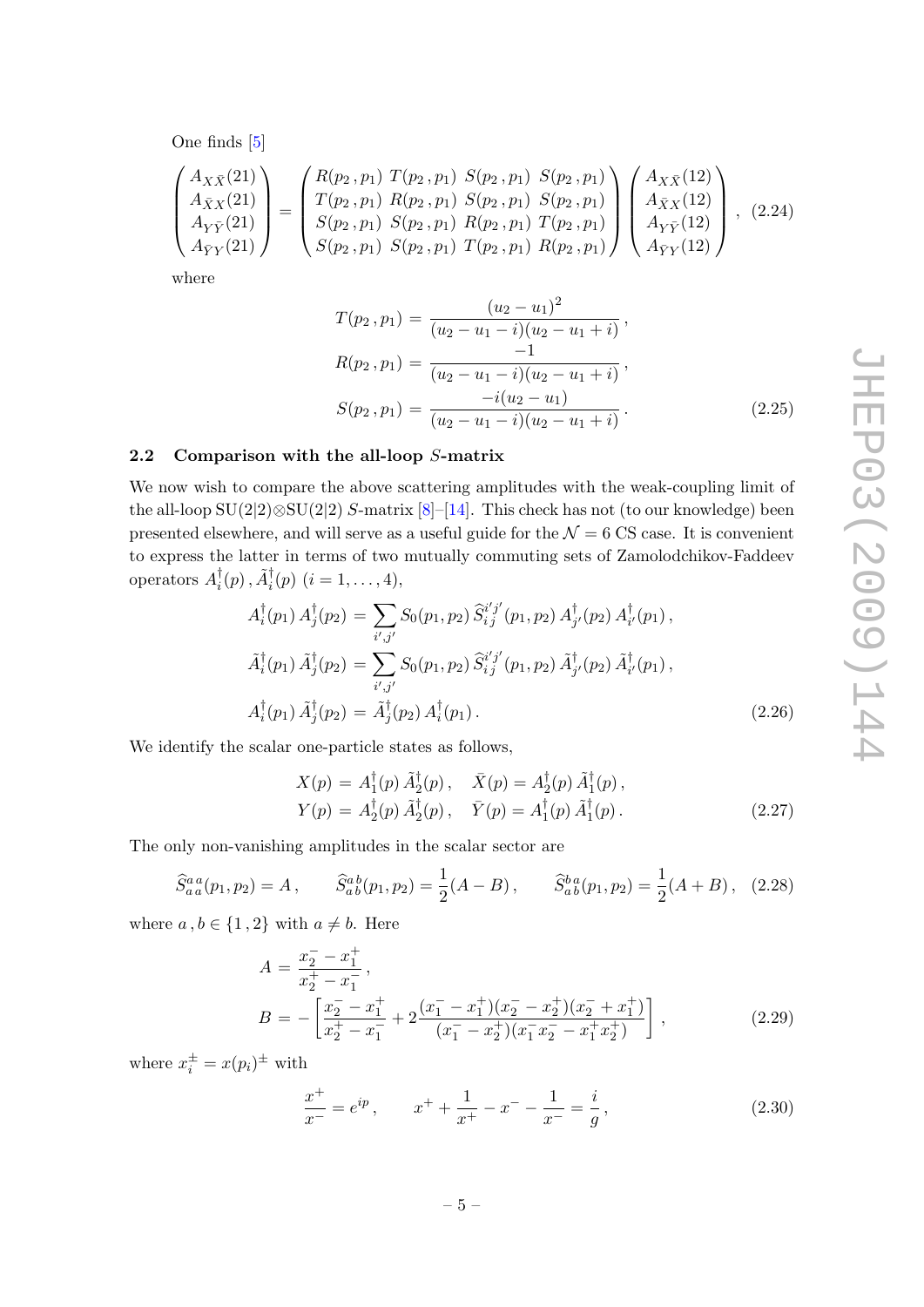and  $g =$ √  $\lambda/(4\pi)$ . Moreover, the scalar factor is given by

<span id="page-6-4"></span>
$$
S_0(p_1, p_2)^2 = \frac{x_1^- - x_2^+}{x_1^+ - x_2^-} \frac{1 - \frac{1}{x_1^+ x_2^-}}{1 - \frac{1}{x_1^- x_2^+}} \sigma(p_1, p_2)^2, \qquad (2.31)
$$

where  $\sigma(p_1, p_2)$  is the BES dressing factor [\[12,](#page-16-11) [14\]](#page-16-1). In the weak-coupling  $(g \to 0)$  limit,

$$
x^{\pm} \to \frac{1}{g} \left( u \pm \frac{i}{2} \right). \tag{2.32}
$$

Therefore

<span id="page-6-0"></span>
$$
A \to \frac{u_1 - u_2 + i}{u_1 - u_2 - i}, \qquad B \to -1,
$$
\n(2.33)

and

<span id="page-6-1"></span>
$$
S_0^2 \to \frac{u_1 - u_2 - i}{u_1 - u_2 + i},\tag{2.34}
$$

since  $\sigma(p_1, p_2) \rightarrow 1$ .

For two particles of the same type, the scattering amplitude is evidently given by

<span id="page-6-5"></span>
$$
S(p_1, p_2) \equiv \left( S_0(p_1, p_2) \, \widehat{S}_{aa}^{aa}(p_1, p_2) \right)^2 = S_0^2 \, A^2 \to \frac{u_1 - u_2 + i}{u_1 - u_2 - i} \,, \tag{2.35}
$$

in agreement with [\(2.16\)](#page-4-2).

We now consider the case  $\phi_1 \neq \bar{\phi}_2$ , e.g.,

$$
X(p_1) Y(p_2) = T(p_1, p_2) Y(p_2) X(p_1) + R(p_1, p_2) X(p_2) Y(p_1).
$$
 (2.36)

It follows from  $(2.26)$ – $(2.28)$  and  $(2.33)$ ,  $(2.34)$  that

<span id="page-6-6"></span>
$$
T(p_1, p_2) = \frac{1}{2} S_0^2 A(A - B) \to \frac{u_1 - u_2}{u_1 - u_2 - i},
$$
  
\n
$$
R(p_1, p_2) = \frac{1}{2} S_0^2 A(A + B) \to \frac{i}{u_1 - u_2 - i},
$$
\n(2.37)

in agreement with [\(2.21\)](#page-4-3).

Finally, we consider the case  $\phi_1 = \bar{\phi}_2$ , e.g.,

<span id="page-6-3"></span>
$$
X(p_1) \bar{X}(p_2) = T(p_1, p_2) \bar{X}(p_2) X(p_1) + R(p_1, p_2) X(p_2) \bar{X}(p_1)
$$
  
+
$$
S(p_1, p_2) Y(p_2) \bar{Y}(p_1) + S(p_1, p_2) \bar{Y}(p_2) Y(p_1).
$$
 (2.38)

It follows from  $(2.26)$ – $(2.28)$  and  $(2.33)$ ,  $(2.34)$  that

$$
T(p_1, p_2) = \frac{1}{4} S_0^2 (A - B)^2 \to \frac{(u_1 - u_2)^2}{(u_1 - u_2 - i)(u_1 - u_2 + i)},
$$
  
\n
$$
R(p_1, p_2) = \frac{1}{4} S_0^2 (A + B)^2 \to \frac{-1}{(u_1 - u_2 - i)(u_1 - u_2 + i)},
$$
  
\n
$$
S(p_1, p_2) = \frac{1}{4} S_0^2 (A - B)(A + B) \to \frac{i(u_1 - u_2)}{(u_1 - u_2 - i)(u_1 - u_2 + i)},
$$
\n(2.39)

in agreement with  $(2.25)^{1}$  $(2.25)^{1}$  $(2.25)^{1}$ 

In short, the all-loop  $AdS_5/CFT_4$  S-matrix correctly reproduces the  $\mathcal{N}=4$  YM oneloop scalar-sector scattering amplitudes, as expected. In the next section, we perform a similar check of the  $AdS_4/CFT_3$  S-matrix.

<span id="page-6-2"></span><sup>&</sup>lt;sup>1</sup>There is a sign discrepancy in  $S(p_1, p_2)$  which perhaps can be reconciled by a gauge transformation in [\(2.38\)](#page-6-3), e.g.,  $Y \rightarrow -Y$  while leaving others unchanged.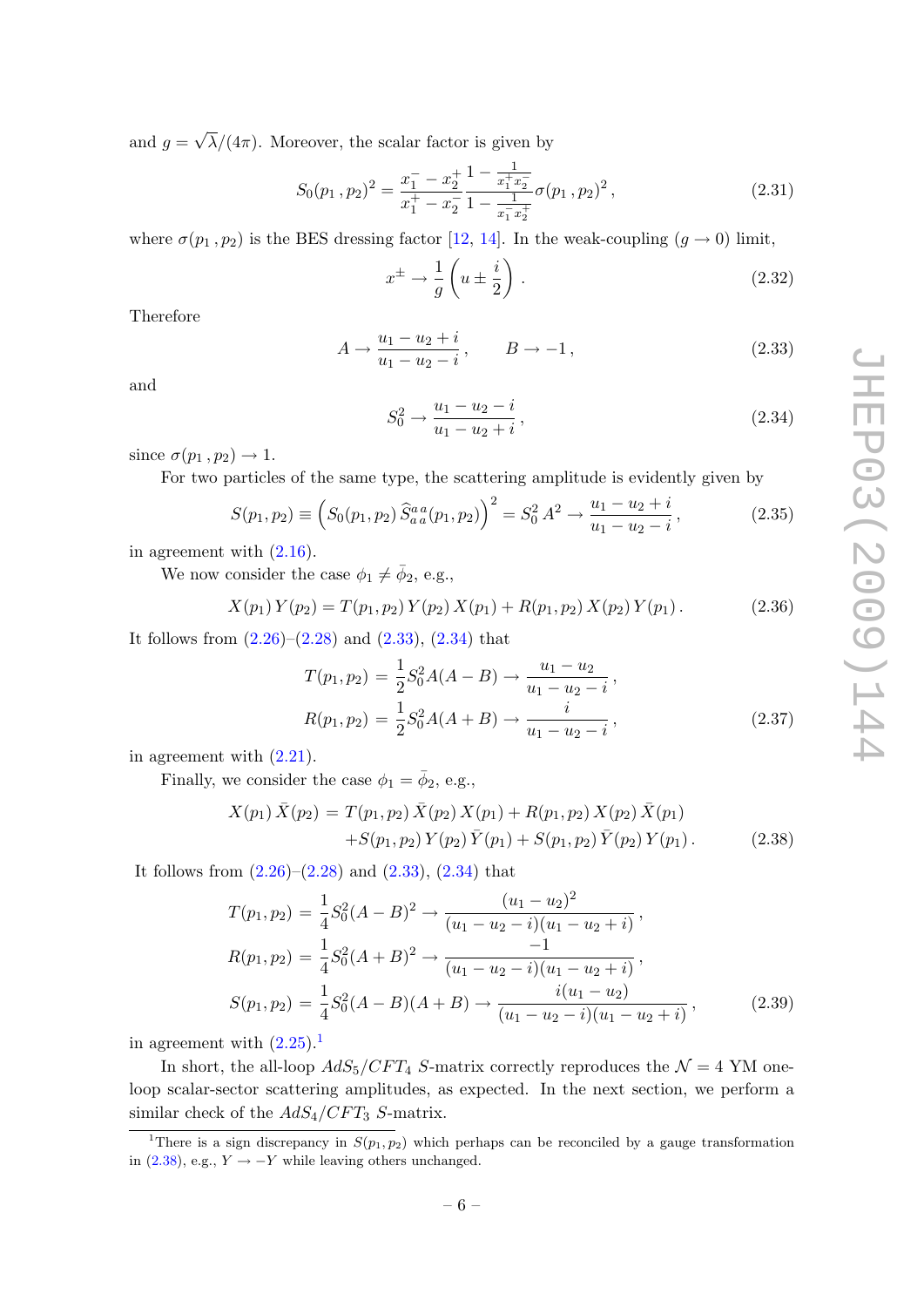# <span id="page-7-0"></span>3 Two-loop S-matrix in the scalar sector of  $\mathcal{N}=6$  CS

The  $\mathcal{N} = 6$  CS theory [\[18\]](#page-16-6) has a pair of scalar fields  $A_i(x)$  ( $i = 1, 2$ ) in the bifundamental representation  $(N, \overline{N})$  of the  $SU(N) \times SU(N)$  gauge group, and another pair of scalar fields  $B_i(x)$   $(i = 1, 2)$  in the conjugate representation  $(\mathbf{\bar{N}}, \mathbf{N})$ . These fields can be grouped into  $SU(4)$  multiplets  $Y^A(x)$ ,

$$
Y^{A} = (A_{1}, A_{2}, B_{1}^{\dagger}, B_{2}^{\dagger}), \qquad Y_{A}^{\dagger} = (A_{1}^{\dagger}, A_{2}^{\dagger}, B_{1}, B_{2}). \qquad (3.1)
$$

Following [\[19\]](#page-16-7), we associate single-trace gauge-invariant scalar operators with states of an alternating  $SU(4)$  quantum spin chain with  $2L$  sites,

$$
\operatorname{tr} Y^{A_1}(x) Y^{\dagger}_{B_1}(x) \cdots Y^{A_L}(x) Y^{\dagger}_{B_L}(x) \quad \Leftrightarrow \quad |Y^{A_1} Y^{\dagger}_{B_1} \cdots Y^{A_L} Y^{\dagger}_{B_L}\rangle, \tag{3.2}
$$

where  $Y^A$  on the RHS are 4-dimensional elementary vectors with components  $(Y^A)_j = \delta_{A,j}$ . The two-loop anomalous dimensions of these operators are described by the integrable alternating  $SU(4)$  quantum spin-chain Hamiltonian [\[19\]](#page-16-7)

<span id="page-7-4"></span>
$$
\Gamma = \lambda^2 H, \qquad H = \sum_{l=1}^{2L} \left( 1 - \mathcal{P}_{l,l+2} + \frac{1}{2} \{ K_{l,l+1}, \mathcal{P}_{l,l+2} \} \right), \tag{3.3}
$$

where  $\lambda = N/k$  is the 't Hooft coupling,<sup>[2](#page-7-2)</sup>  $\mathcal P$  is the permutation operator, and the projector  $K$  acts as

$$
K Y^A \otimes Y_B^{\dagger} = \delta_B^A \sum_{C=1}^4 Y^C \otimes Y_C^{\dagger}, \qquad K Y_B^{\dagger} \otimes Y^A = \delta_B^A \sum_{C=1}^4 Y_C^{\dagger} \otimes Y^C. \tag{3.4}
$$

That is,

$$
KA_i \otimes A_j^{\dagger} = KB_i^{\dagger} \otimes B_j = \delta_{ij} \sum_{k=1}^{2} \left( A_k \otimes A_k^{\dagger} + B_k^{\dagger} \otimes B_k \right),
$$
  
\n
$$
KA_i^{\dagger} \otimes A_j = KB_i \otimes B_j^{\dagger} = \delta_{ij} \sum_{k=1}^{2} \left( A_k^{\dagger} \otimes A_k + B_k \otimes B_k^{\dagger} \right),
$$
  
\n
$$
KA_i \otimes B_j = KB_i \otimes A_j = KA_i^{\dagger} \otimes B_j^{\dagger} = KB_i^{\dagger} \otimes A_j^{\dagger} = 0.
$$
\n(3.5)

#### <span id="page-7-1"></span>3.1 Coordinate Bethe ansatz

Following [\[25,](#page-17-1) [26\]](#page-17-2), we take the state with L pairs of  $(A_1B_1)$ , i.e.,

$$
|(A_1B_1)^L\rangle \t\t(3.6)
$$

as the vacuum state, which evidently is an eigenstate of  $H$  with zero energy. It is convenient to label the  $(A_1B_1)$  pairs by  $x \in \{1, \ldots, L\}$ . There are two types of one-particle excited states with momentum p, called " $A$ -particles" and " $B$ -particles." The former are given by

<span id="page-7-3"></span>
$$
|\psi(p)\rangle_{\phi}^{\mathcal{A}} = \sum_{x=1}^{L} e^{ipx} |x\rangle_{\phi}^{\mathcal{A}}, \tag{3.7}
$$

<span id="page-7-2"></span><sup>&</sup>lt;sup>2</sup>The action has two SU(N) Chern-Simons terms with integer levels k and  $-k$ , respectively.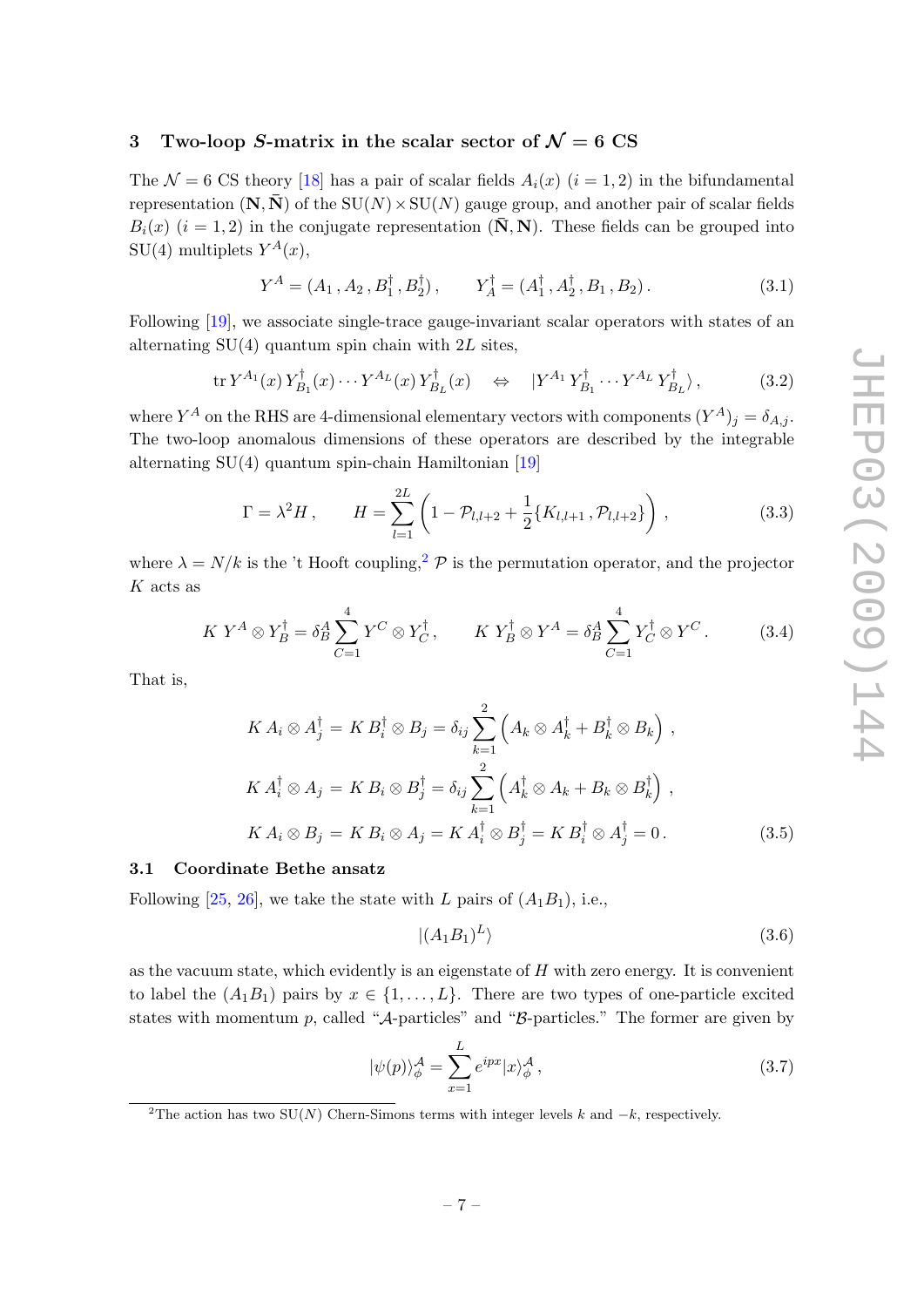where

$$
|x\rangle_{\phi}^{\mathcal{A}} = | \stackrel{\downarrow}{(A_1 B_1)} \cdots \stackrel{\downarrow}{( \phi B_1)} \cdots \stackrel{\downarrow}{(A_1 B_1)} \rangle \tag{3.8}
$$

is the state obtained from the vacuum by replacing the  $A_1$  from pair x with an "impurity"  $\phi$ , which can be either  $A_2$  or  $B_2^{\dagger}$  $B_2^{\dagger}$  (but not  $B_1^{\dagger}$  $\frac{1}{1}$ , which can be regarded as a two-particle bound state). Similarly, the "B-particles" are given by

<span id="page-8-1"></span>
$$
|\psi(p)\rangle_{\phi}^{\mathcal{B}} = \sum_{x=1}^{L} e^{ipx} |x\rangle_{\phi}^{\mathcal{B}}, \tag{3.9}
$$

where

$$
|x\rangle_{\phi}^{\mathcal{B}} = | \stackrel{1}{(A_1 B_1)} \cdots \stackrel{1}{(A_1 \phi)} \cdots \stackrel{1}{(A_1 B_1)} \rangle
$$
(3.10)

is the state obtained from the vacuum by replacing the  $B_1$  from pair x with an "impurity"  $\phi$ , which can be either  $A_2^{\dagger}$  $\frac{1}{2}$  or  $B_2$  (but not  $A_1^{\dagger}$  $\frac{1}{1}$ , which can be regarded as a two-particle bound state). Indeed, both [\(3.7\)](#page-7-3) and [\(3.9\)](#page-8-1) are eigenstates of H with eigenvalue  $E = \epsilon(p)$ , where  $\epsilon(p)$  is given by  $(2.10)$ .

In order to compute the two-particle S-matrix, we must construct all possible twoparticle eigenstates.

#### <span id="page-8-0"></span>3.1.1  $A - A$  scattering

Let

$$
|x_1, x_2\rangle_{\phi_1\phi_2}^{A\mathcal{A}} = | (A_1B_1) \cdots (\phi_1B_1) \cdots (\phi_2B_1) \cdots (A_1B_1) \rangle \qquad (3.11)
$$

denote the state obtained from the vacuum by replacing the  $A_1$ 's from pairs  $x_1$  and  $x_2$ with impurities  $\phi_1$  and  $\phi_2$ , respectively, where  $x_1 < x_2$  and  $\phi_i \in \{A_2, B_2^{\dagger}\}\.$  We distinguish two cases:

 $\phi_1 = \phi_2$ : the case of two *A*-particles of the same type (i.e.,  $\phi_1 = \phi_2 \equiv \phi \in \{A_2, B_2^{\dagger}\}\$ ) is again the same as in the Heisenberg model. The two-particle eigenstates are given by

<span id="page-8-2"></span>
$$
|\psi\rangle = \sum_{x_1 < x_2} f(x_1, x_2) |x_1, x_2\rangle_{\phi\phi}^{\mathcal{AA}} \tag{3.12}
$$

where  $f(x_1, x_2)$  is given by [\(2.13\)](#page-3-3). These states have energy [\(2.15\)](#page-4-4), and the S-matrix is again given by  $(2.16)$ .

<span id="page-8-3"></span>
$$
S(p_2, p_1) = \frac{u_2 - u_1 + i}{u_2 - u_1 - i}.
$$
\n(3.13)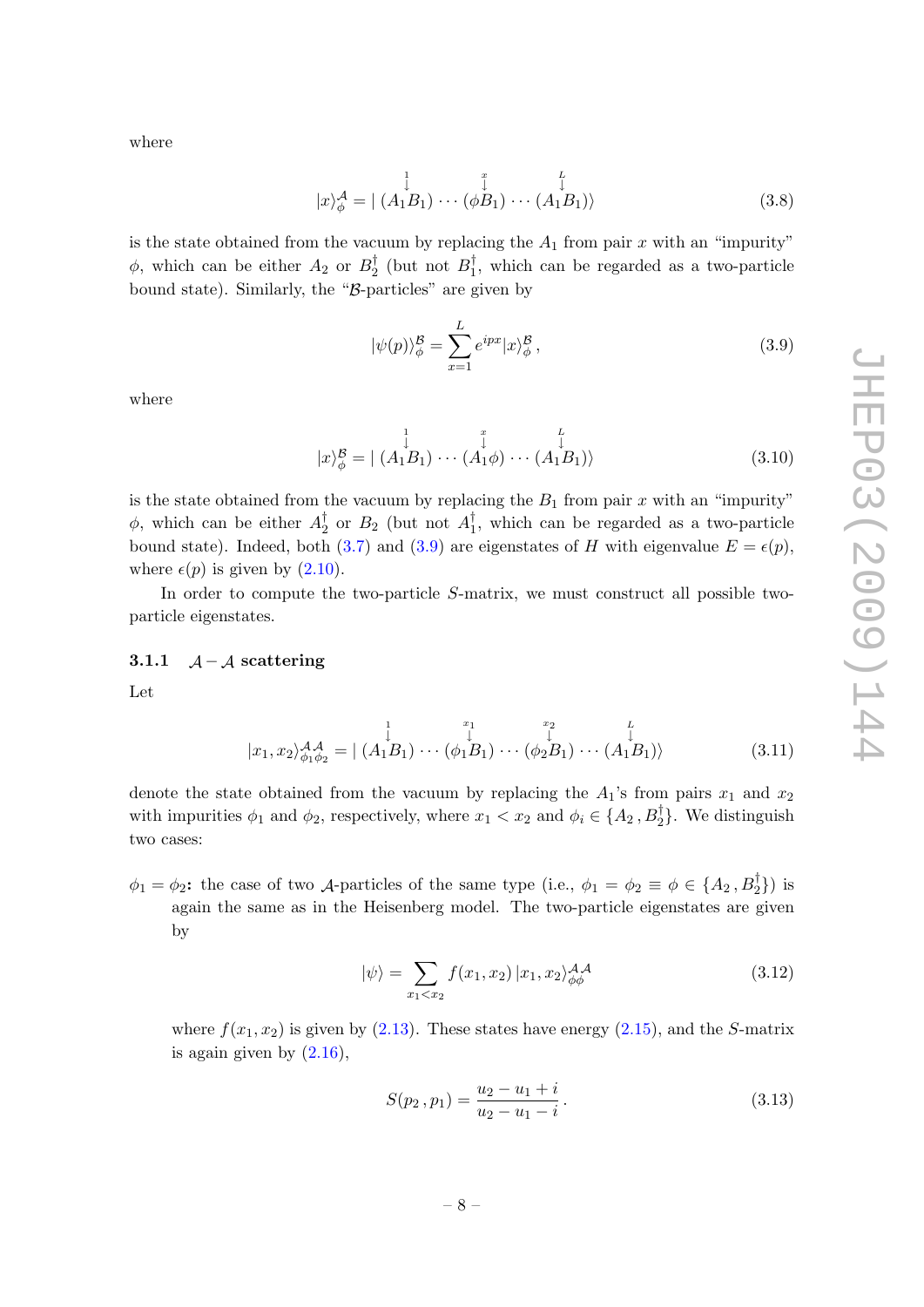$\phi_1 \neq \phi_2$ : if the two *A*-particles are not of the same type (e.g.,  $\phi_1 = A_2$ ,  $\phi_2 = B_2^{\dagger}$  $t_2^{\dagger}$ , then the two-particle eigenstates are of the form

<span id="page-9-2"></span>
$$
|\psi\rangle = \sum_{x_1 < x_2} \left\{ f_{\phi_1 \phi_2}(x_1, x_2) \, | \, x_1, x_2\rangle^{\mathcal{AA}}_{\phi_1 \phi_2} + f_{\phi_2 \phi_1}(x_1, x_2) \, | \, x_1, x_2\rangle^{\mathcal{AA}}_{\phi_2 \phi_1} \right\} \,, \tag{3.14}
$$

where  $f_{\phi_i \phi_j}(x_1, x_2)$  is again given by  $(2.19)$ . Since K on these states is zero, the S-matrix is again given by  $(2.21)$ ,

<span id="page-9-3"></span>
$$
T(p_2, p_1) = \frac{u_2 - u_1}{u_2 - u_1 - i}, \qquad R(p_2, p_1) = \frac{i}{u_2 - u_1 - i}.
$$
 (3.15)

#### <span id="page-9-0"></span>3.1.2  $\beta - \beta$  scattering

Let

$$
|x_1, x_2\rangle_{\phi_1\phi_2}^{\mathcal{B}\mathcal{B}} = | (A_1 B_1) \cdots (A_1 \phi_1) \cdots (A_1 \phi_2) \cdots (A_1 B_1) \rangle
$$
\n(3.16)

denote the state obtained from the vacuum by replacing the  $B_1$ 's from pairs  $x_1$  and  $x_2$  with impurities  $\phi_1$  and  $\phi_2$ , respectively, where  $x_1 < x_2$  and  $\phi_i \in \{A_2^{\dagger}\}$  $\{1}{2}, B_2\}$ . The eigenstates with two  $\beta$ -particle are given by expressions similar to those with two  $\mathcal{A}$ -particles (namely,  $(3.12)$ ) and  $(3.14)$  with  $|x_1, x_2\rangle_{\phi_i\phi_j}^{\mathcal{AA}} \leftrightarrow |x_1, x_2\rangle_{\phi_i\phi_j}^{\mathcal{BB}}$ , and we obtain the same results  $(3.13)$ ,  $(3.15)$ for the scattering amplitudes .

# <span id="page-9-1"></span>3.1.3  $A - B$  scattering

In order to analyze  $\mathcal{A} - \mathcal{B}$  scattering, we define the states

<span id="page-9-4"></span>
$$
|x_1, x_2\rangle_{\phi_1\phi_2}^{AB} = | (A_1 B_1) \cdots (A_1 B_1) \cdots (A_1 \phi_2) \cdots (A_1 B_1) \rangle ,
$$
  
\n
$$
|x_1, x_2\rangle_{\phi_2\phi_1}^{AB} = | (A_1 B_1) \cdots (A_1 \phi_2) \cdots (A_1 B_1) \cdots (A_1 B_1) \rangle ,
$$
  
\n
$$
|x_1, x_2\rangle_{\phi_2\phi_1}^{AB} = | (A_1 B_1) \cdots (A_1 \phi_2) \cdots (A_1 B_1) \cdots (A_1 B_1) \rangle ,
$$
 (3.17)

where  $x_1 < x_2$  and  $\phi_1 \in \{A_2, B_2^{\dagger}\}, \phi_2 \in \{A_2^{\dagger}\}$  $\{1, 2, 3\}$ . We distinguish two cases:

 $\phi_1 \neq \phi_2^\dagger$ <sup>†</sup><sub>2</sub>: if  $\phi_1 \neq \phi_2^{\dagger}$  $\frac{1}{2}$  (e.g.,  $\phi_1 = A_2$ ,  $\phi_2 = B_2$ ), then K on the states [\(3.17\)](#page-9-4) is zero. As noted in [\[19\]](#page-16-7), we are left with two decoupled SU(2) chains on the even and odd sites. Hence, there is trivial scattering between  $A$  and  $B$  particles.

 $\phi_1=\phi_2^\dagger$ <sup>†</sup><sub>2</sub>: if  $\phi_1 = \phi_2^{\dagger}$  $\frac{1}{2}$  (e.g.,  $\phi_1 = A_2$ ,  $\phi_2 = A_2^{\dagger}$  $_{2}^{\dagger}$ ), then the eigenstates are given by

<span id="page-9-5"></span>
$$
|\psi\rangle = \sum_{x_1 < x_2} \sum_{\phi = A_2, B_2^{\dagger}} \left\{ f_{\phi\phi^{\dagger}}(x_1, x_2) \, | x_1, x_2 \rangle_{\phi\phi^{\dagger}}^{AB} + f_{\phi^{\dagger}\phi}(x_1, x_2) \, | x_1, x_2 \rangle_{\phi^{\dagger}\phi}^{AB} \right\} \\
+ \sum_{x_1} \sum_{k=1}^2 \left\{ f_{A_k A_k^{\dagger}}(x_1) | x_1 \rangle_{A_k A_k^{\dagger}} + f_{B_k^{\dagger} B_k}(x_1) | x_1 \rangle_{B_k^{\dagger} B_k} \right\} \,, \tag{3.18}
$$

where

$$
|x\rangle_{\phi_i\phi_j} = | \stackrel{\downarrow}{(A_1B_1)} \cdots \stackrel{\downarrow}{(\phi_i\phi_j)} \cdots \stackrel{\downarrow}{(A_1B_1)} \rangle
$$
(3.19)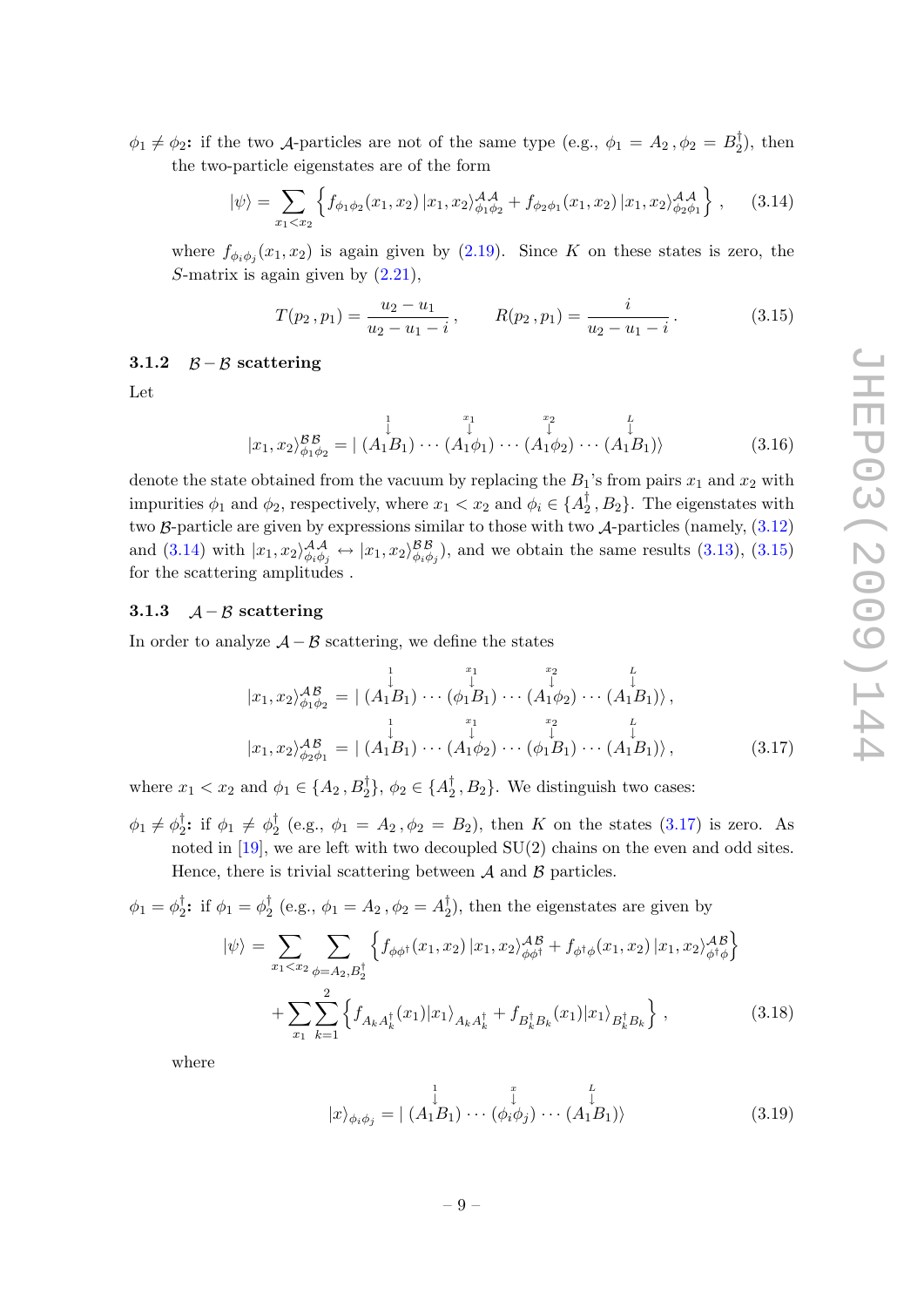is the state obtained from the vacuum by replacing the  $(A_1B_1)$  pair at x with  $(\phi_i\phi_j)$ . We assume that  $f_{\phi_i \phi_j}(x_1, x_2)$  are again given by [\(2.19\)](#page-4-1), and

$$
f_{\phi_i \phi_j}(x_1) = A_{\phi_i \phi_j} e^{i(p_1 + p_2)x_1}.
$$
\n(3.20)

After a lengthy computation (see the appendix for further details), we find

<span id="page-10-4"></span>
$$
\begin{pmatrix}\nA_{A_2A_2^{\dagger}}(21) \\
A_{A_2^{\dagger}A_2^{\dagger}}(21) \\
A_{B_2^{\dagger}B_2^{\dagger}}(21)\n\end{pmatrix} = \begin{pmatrix}\n0 & T(p_2, p_1) & 0 & S(p_2, p_1) \\
T(p_2, p_1) & 0 & S(p_2, p_1) & 0 \\
0 & S(p_2, p_1) & 0 & T(p_2, p_1) \\
S(p_2, p_1) & 0 & T(p_2, p_1) & 0\n\end{pmatrix} \begin{pmatrix}\nA_{A_2A_2^{\dagger}}(12) \\
A_{A_2^{\dagger}A_2^{\dagger}}(12) \\
A_{B_2^{\dagger}B_2^{\dagger}}(12)\n\end{pmatrix}
$$
\n(3.21)

where

<span id="page-10-2"></span>
$$
T(p_2, p_1) = \frac{u_1 - u_2}{u_1 - u_2 - i}, \qquad S(p_2, p_1) = \frac{i}{u_1 - u_2 - i}.
$$
 (3.22)

Note that the scattering is reflectionless.

Similar results can be obtained for  $\beta - \mathcal{A}$  scattering.

# <span id="page-10-0"></span>3.2 Comparison with the all-loop S-matrix

We now wish to compare the above scattering amplitudes with the weak-coupling limit of the all-loop  $SU(2|2)$  S-matrix [\[28\]](#page-17-3). It is convenient to express the latter in terms of two sets of Zamolodchikov-Faddeev operators  $\mathcal{A}_i^{\dagger}$  $i^{\dagger}(p),\, {\cal B}^{\dagger}_i$  $i_i^{\dagger}(p)$   $(i = 1, ..., 4)$  corresponding to the  $A, B$  particles, respectively,

<span id="page-10-1"></span>
$$
\mathcal{A}_{i}^{\dagger}(p_{1}) \mathcal{A}_{j}^{\dagger}(p_{2}) = \sum_{i',j'} S_{0}(p_{1},p_{2}) \, \widehat{S}_{i\,j}^{i'j'}(p_{1},p_{2}) \, \mathcal{A}_{j'}^{\dagger}(p_{2}) \, \mathcal{A}_{i'}^{\dagger}(p_{1}) \,, \tag{3.23}
$$

$$
\mathcal{B}_{i}^{\dagger}(p_{1}) \; \mathcal{B}_{j}^{\dagger}(p_{2}) = \sum_{i',j'} S_{0}(p_{1},p_{2}) \; \widehat{S}_{i\,j}^{i'j'}(p_{1},p_{2}) \; \mathcal{B}_{j'}^{\dagger}(p_{2}) \; \mathcal{B}_{i'}^{\dagger}(p_{1}) \,, \tag{3.24}
$$

$$
\mathcal{A}_{i}^{\dagger}(p_{1}) \; \mathcal{B}_{j}^{\dagger}(p_{2}) = \sum_{i',j'} \tilde{S}_{0}(p_{1},p_{2}) \; \widehat{S}_{i\,j}^{i'j'}(p_{1},p_{2}) \; \mathcal{B}_{j'}^{\dagger}(p_{2}) \; \mathcal{A}_{i'}^{\dagger}(p_{1}), \tag{3.25}
$$

$$
\mathcal{B}_{i}^{\dagger}(p_{1}) \mathcal{A}_{j}^{\dagger}(p_{2}) = \sum_{i',j'} \tilde{S}_{0}(p_{1},p_{2}) \, \widehat{S}_{i\,j}^{i'j'}(p_{1},p_{2}) \, \mathcal{A}_{j'}^{\dagger}(p_{2}) \, \mathcal{B}_{i'}^{\dagger}(p_{1}). \tag{3.26}
$$

The absence of  $\mathcal{A}_i^{\dagger}$  $_{j^{\prime }}^{\dagger }(p_{2})$   $\mathcal{B}_{i^{\prime }}^{\dagger }$  $\mathcal{L}^\dagger_{i'}(p_1)$  terms on the RHS of [\(3.25\)](#page-10-1) (and similarly, of  $\mathcal{B}_j^\dagger$  $g_{j'}^\dagger(p_2)$   $\bm{\mathcal{A}}_i^\dagger$  $_{i'}^{\perp}(p_1)$ terms on the RHS of  $(3.26)$  means that the scattering is reflectionless.

We identify the scalar one-particle states as follows,

$$
\mathcal{A}_1^{\dagger}(p)|0\rangle = \sum_x e^{ipx} |x\rangle_{A_2}^{\mathcal{A}}, \qquad \mathcal{A}_2^{\dagger}(p)|0\rangle = \sum_x e^{ipx} |x\rangle_{B_2^{\dagger}}^{\mathcal{A}},
$$

$$
\mathcal{B}_1^{\dagger}(p)|0\rangle = \sum_x e^{ipx} |x\rangle_{B_2}^{\mathcal{B}}, \qquad \mathcal{B}_2^{\dagger}(p)|0\rangle = \sum_x e^{ipx} |x\rangle_{A_2^{\dagger}}^{\mathcal{B}}.
$$
(3.27)

The SU(2|2) S-matrix elements  $\hat{S}_{ij}^{i'j'}(p_1, p_2)$  are the same as before [\(2.28\)](#page-5-2), [\(2.29\)](#page-5-4), where  $x^{\pm}$ satisfy  $(2.30)$  and  $[25-27]$  $[25-27]$ 

<span id="page-10-3"></span>
$$
g = h(\lambda), \tag{3.28}
$$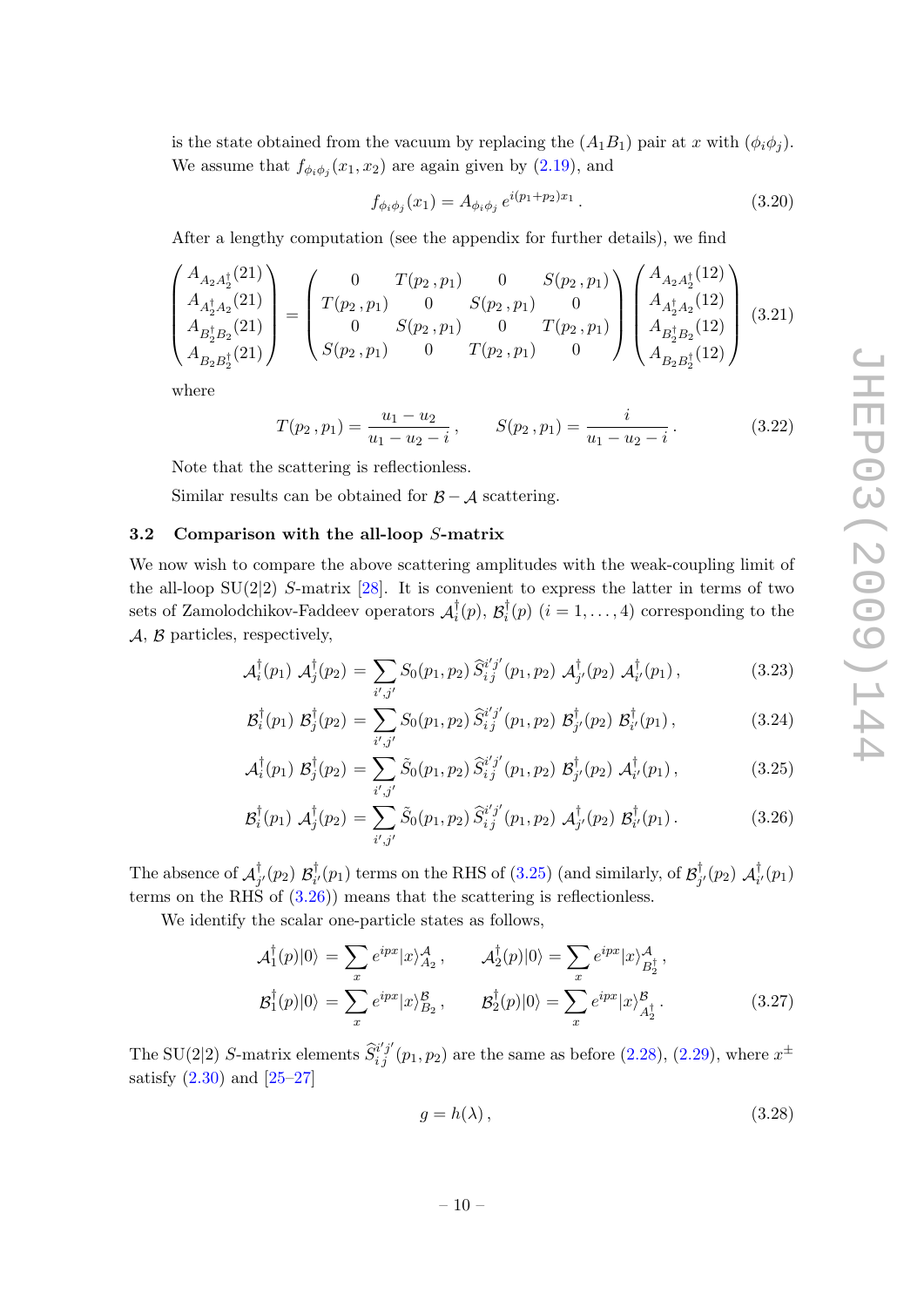with  $h(\lambda) \sim \lambda$  for small  $\lambda$ , and  $h(\lambda) \sim \sqrt{\lambda/2}$  for large  $\lambda$ . The scalar factors are given by  $(cf. (2.31))$  $(cf. (2.31))$  $(cf. (2.31))$ 

<span id="page-11-3"></span>
$$
S_0(p_1, p_2) = \frac{1 - \frac{1}{x_1^+ x_2^-}}{1 - \frac{1}{x_1^- x_2^+}} \sigma(p_1, p_2), \qquad \tilde{S}_0(p_1, p_2) = \frac{x_1^- - x_2^+}{x_1^+ - x_2^-} \sigma(p_1, p_2).
$$
 (3.29)

In the weak-coupling  $(g \to 0)$  limit,

$$
S_0 \to 1, \qquad \tilde{S}_0 \to \frac{u_1 - u_2 - i}{u_1 - u_2 + i}.
$$
\n(3.30)

#### <span id="page-11-0"></span>3.2.1  $A - A$  scattering

For two A particles of the same type (i.e., both  $\mathcal{A}_a$  with  $a \in \{1,2\}$ ), the scattering amplitude is evidently given by

$$
S(p_1, p_2) \equiv S_0(p_1, p_2) \hat{S}_{a\,a}^{a\,a}(p_1, p_2) = S_0 A \rightarrow \frac{u_1 - u_2 + i}{u_1 - u_2 - i}, \tag{3.31}
$$

in agreement with [\(3.13\)](#page-8-3). Although the same expression also appears in the  $\mathcal{N} = 4$  YM case  $(2.35)$ , note that the latter follows from the all-loop S-matrix  $(2.26)$  in a rather different way.

For two A particles of different type (i.e.,  $\mathcal{A}_a$  and  $\mathcal{A}_b$  with  $a, b \in \{1, 2\}$  and  $a \neq b$ ), it follows from [\(3.23\)](#page-10-1), [\(2.28\)](#page-5-2), [\(2.33\)](#page-6-0) that

$$
\mathcal{A}_a^{\dagger}(p_1) \mathcal{A}_b^{\dagger}(p_2) = T(p_1, p_2) \mathcal{A}_b^{\dagger}(p_2) \mathcal{A}_a^{\dagger}(p_1) + R(p_1, p_2) \mathcal{A}_a^{\dagger}(p_2) \mathcal{A}_b^{\dagger}(p_1), \quad (3.32)
$$

where

$$
T(p_1, p_2) = \frac{1}{2} S_0 (A - B) \to \frac{u_1 - u_2}{u_1 - u_2 - i},
$$
  
\n
$$
R(p_1, p_2) = \frac{1}{2} S_0 (A + B) \to \frac{i}{u_1 - u_2 - i},
$$
\n(3.33)

in agreement with [\(3.15\)](#page-9-3). Again, the same expressions arise in the  $\mathcal{N} = 4$  YM case [\(2.37\)](#page-6-6) in a different way.

#### <span id="page-11-1"></span>3.2.2  $\beta - \beta$  scattering

According to [\(3.24\)](#page-10-1), the  $\beta - \beta$  and  $\lambda - \lambda$  scattering amplitudes are equal, in agreement with the results from section [3.1.2.](#page-9-0)

# <span id="page-11-2"></span>3.2.3  $A - B$  scattering

According to [\(3.25\)](#page-10-1), the  $A_a - B_a$  scattering amplitude is

$$
\tilde{S}_0(p_1, p_2) \hat{S}_{aa}^{aa}(p_1, p_2) = \tilde{S}_0 A \to 1, \qquad (3.34)
$$

in agreement with the results from section [3.1.3](#page-9-1) for the case  $\phi_1 \neq \phi_2^{\dagger}$  $\sqrt{2}$ . Note that the scalar factor  $\tilde{S}_0$  [\(3.29\)](#page-11-3) is essential for obtaining this result.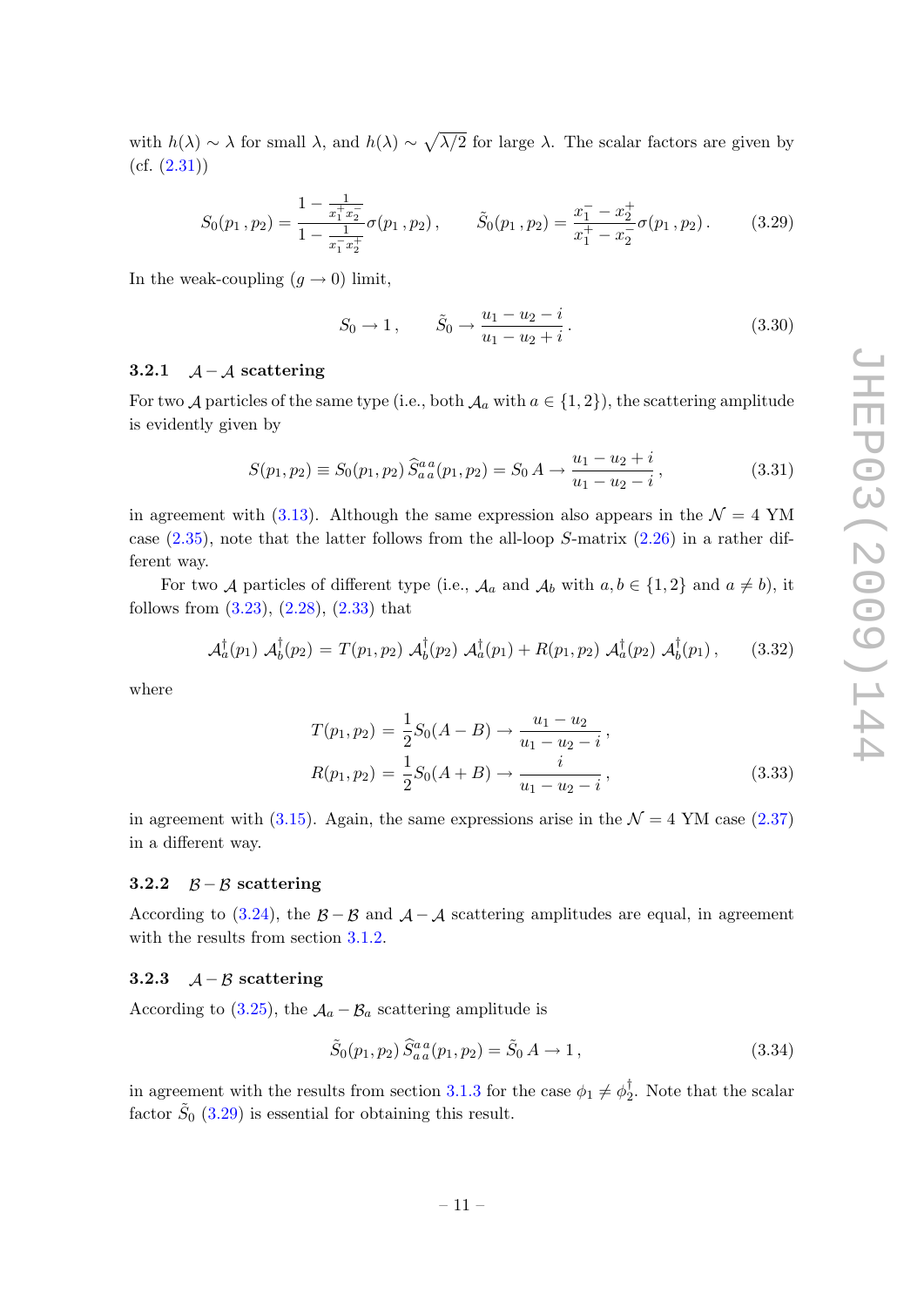For  $\mathcal{A}_a - \mathcal{B}_b$  scattering (with  $a, b \in \{1, 2\}$  and  $a \neq b$ ), it follows from [\(3.25\)](#page-10-1) that

<span id="page-12-2"></span>
$$
\mathcal{A}_a^{\dagger}(p_1) \; \mathcal{B}_b^{\dagger}(p_2) = T(p_1, p_2) \; \mathcal{B}_b^{\dagger}(p_2) \; \mathcal{A}_a^{\dagger}(p_1) + S(p_1, p_2) \; \mathcal{B}_a^{\dagger}(p_2) \; \mathcal{A}_b^{\dagger}(p_1) \,, \tag{3.35}
$$

where

$$
T(p_1, p_2) = \frac{1}{2}\tilde{S}_0(A - B) \to \frac{u_1 - u_2}{u_1 - u_2 + i},
$$
  
\n
$$
S(p_1, p_2) = \frac{1}{2}\tilde{S}_0(A + B) \to \frac{i}{u_1 - u_2 + i},
$$
\n(3.36)

which agrees with  $(3.22)$  $(3.22)$  $(3.22)$ .<sup>3</sup>

#### <span id="page-12-0"></span>4 Discussion

We have found that the all-loop  $AdS_4/CFT_3$  S-matrix  $(3.23)$ – $(3.26)$  correctly reproduces the  $\mathcal{N} = 6$  CS two-loop scalar-sector scattering amplitudes. The scalar factors  $(3.29)$ , which differ from the  $AdS_5/CFT_4$  scalar factor [\(2.31\)](#page-6-4), play a crucial role. In particular, we have confirmed that the scattering of  $A$  and  $B$  particles is reflectionless. This gives greater confidence in the correctness of the all-loop S-matrix, and in the corresponding all-loop BAEs [\[24\]](#page-17-0).

We have restricted our analysis to the scalar sector of  $\mathcal{N} = 6$  CS, since this is the only sector for which an explicit Hamiltonian has been available [\[19\]](#page-16-7). Very recently, the Hamiltonian for the full two-loop  $OSp(6|4)$  spin chain has been found [\[31,](#page-18-0) [32\]](#page-18-1). Hence, it should now be possible to extend the present analysis to other sectors, and thereby further check the all-loop S-matrix.

It would also be interesting to extend the present analysis beyond two loops. This could provide further information about the important function  $h(\lambda)$  [\(3.28\)](#page-10-3) and the dressing phase in the S-matrix. However, such an analysis must wait until the higher-loop Hamiltonian becomes available.

#### Acknowledgments

C.A. thanks the University of Miami for hospitality during the course of this work. This work was supported in part by KRF-2007-313-C00150 and WCU grant R32-2008-000- 10130-0 (C.A.), and by the National Science Foundation under Grants PHY-0244261 and PHY-0554821 (R.N.).

<span id="page-12-1"></span><sup>&</sup>lt;sup>3</sup>There is a sign discrepancy in  $S(p_1, p_2)$ . However, the sign of  $S(p_1, p_2)$  in [\(3.35\)](#page-12-2) can be changed by a gauge transformation, e.g. by changing  $A_1 \rightarrow -A_1$  and leaving  $A_2$ ,  $B_1$ ,  $B_2$  unchanged.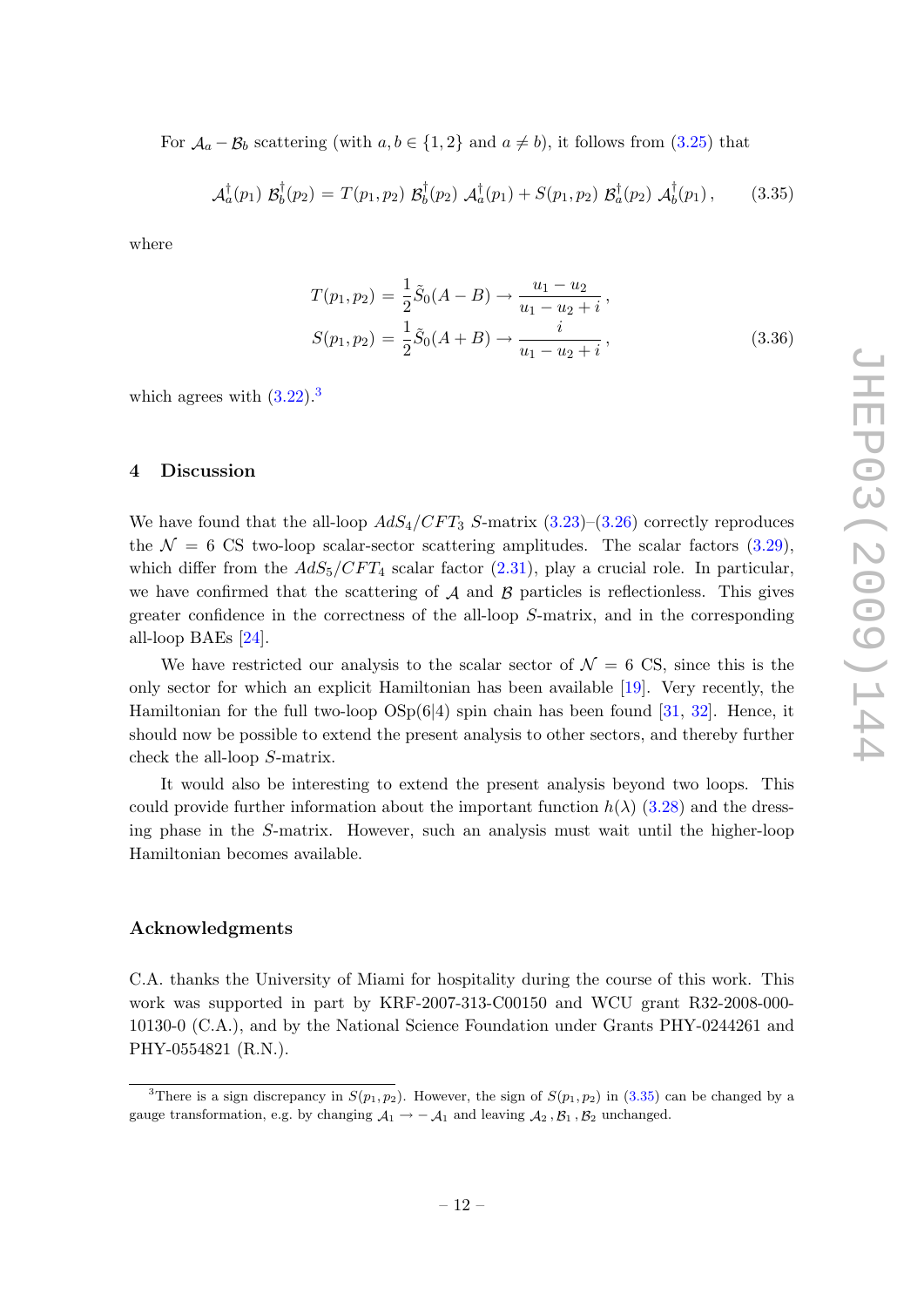# <span id="page-13-0"></span>A Details of  $A - B$  scattering

In order to determine the  $A - B$  scattering amplitudes, it is necessary to act with the Hamiltonian  $H(3.3)$  $H(3.3)$  on the state  $(3.18)$ . We catalog here the action of H on the various terms:

<span id="page-13-1"></span>
$$
H|x_1, x_2\rangle_{\phi_i, \phi_j}^{AB} = 4|x_1, x_2\rangle_{\phi_i, \phi_j}^{AB} - |x_1 - 1, x_2\rangle_{\phi_i, \phi_j}^{AB} - |x_1 + 1, x_2\rangle_{\phi_i, \phi_j}^{AB}
$$

$$
-|x_1, x_2 - 1\rangle_{\phi_i, \phi_j}^{AB} - |x_1, x_2 + 1\rangle_{\phi_i, \phi_j}^{AB} \quad \text{for } x_1 < x_2 - 1,
$$
 (A.1)

$$
H|x_1, x_1 + 1\rangle_{A_2, A_2^{\dagger}}^{AB} = 4|x_1, x_1 + 1\rangle_{A_2, A_2^{\dagger}}^{AB} - |x_1\rangle_{A_2, A_2^{\dagger}} - |x_1 + 1\rangle_{A_2, A_2^{\dagger}} - |x_1 - 1, x_1 + 1\rangle_{A_2, A_2^{\dagger}}^{AB} - |x_1, x_1 + 2\rangle_{A_2, A_2^{\dagger}}^{AB},
$$
\n(A.2)

$$
H|x_1, x_1 + 1\rangle_{B_2^{\dagger}, B_2}^{AB} = 4|x_1, x_1 + 1\rangle_{B_2^{\dagger}, B_2}^{AB} - |x_1\rangle_{B_2^{\dagger}B_2} - |x_1 + 1\rangle_{B_2^{\dagger}B_2}^{AB} - |x_1 - 1, x_1 + 1\rangle_{B_2^{\dagger}, B_2}^{AB} - |x_1, x_1 + 2\rangle_{B_2^{\dagger}, B_2}^{AB},
$$
(A.3)

$$
H|x_1, x_1 + 1\rangle_{A_2^{\dagger}, A_2}^{AB} = 4|x_1, x_1 + 1\rangle_{A_2^{\dagger}, A_2}^{AB} - \frac{1}{2}|x_1\rangle_{A_2^{\dagger}, A_2} - \frac{1}{2}|x_1 + 1\rangle_{A_2 A_2^{\dagger}} + \frac{1}{2}|x_1\rangle_{A_1 A_1^{\dagger}} + \frac{1}{2}|x_1\rangle_{A_1 A_1^{\dagger}} + \frac{1}{2}|x_1\rangle_{B_1^{\dagger} B_1} + \frac{1}{2}|x_1 + 1\rangle_{B_1^{\dagger} B_1} + \frac{1}{2}|x_1\rangle_{B_2^{\dagger} B_2} + \frac{1}{2}|x_1 + 1\rangle_{B_2^{\dagger} B_2} - |x_1 - 1, x_1 + 1\rangle_{A_2^{\dagger}, A_2}^{AB} - |x_1, x_1 + 2\rangle_{A_2^{\dagger}, A_2}^{AB}, \tag{A.4}
$$

$$
H|x_1, x_1 + 1\rangle_{B_2, B_2^{\dagger}}^{\mathcal{AB}} = 4|x_1, x_1 + 1\rangle_{B_2, B_2^{\dagger}}^{\mathcal{AB}} - \frac{1}{2}|x_1\rangle_{B_2^{\dagger}B_2} - \frac{1}{2}|x_1 + 1\rangle_{B_2^{\dagger}B_2}
$$
  
+  $\frac{1}{2}|x_1\rangle_{B_1^{\dagger}B_1} + \frac{1}{2}|x_1 + 1\rangle_{B_1^{\dagger}B_1} + \frac{1}{2}|x_1\rangle_{A_1A_1^{\dagger}} + \frac{1}{2}|x_1 + 1\rangle_{A_1A_1^{\dagger}}$   
+  $\frac{1}{2}|x_1\rangle_{A_2A_2^{\dagger}} + \frac{1}{2}|x_1 + 1\rangle_{A_2A_2^{\dagger}}$   
-  $|x_1 - 1, x_1 + 1\rangle_{B_2, B_2^{\dagger}}^{\mathcal{AB}}$   $- |x_1, x_1 + 2\rangle_{B_2, B_2^{\dagger}}^{\mathcal{AB}},$  (A.5)

$$
H|x_1\rangle_{A_1A_1^{\dagger}} = 3|x_1\rangle_{A_1A_1^{\dagger}} - \frac{1}{2}|x_1 - 1\rangle_{A_1A_1^{\dagger}} - \frac{1}{2}|x_1 + 1\rangle_{A_1A_1^{\dagger}}
$$
  
+ 
$$
\frac{1}{2}|x_1\rangle_{A_2A_2^{\dagger}} + \frac{1}{2}|x_1 + 1\rangle_{A_2A_2^{\dagger}} + |x_1\rangle_{B_1^{\dagger}B_1} + |x_1 + 1\rangle_{B_1^{\dagger}B_1}
$$
  
+ 
$$
\frac{1}{2}|x_1\rangle_{B_2^{\dagger}B_2} + \frac{1}{2}|x_1 + 1\rangle_{B_2^{\dagger}B_2} + \frac{1}{2}|x_1 - 1, x_1\rangle_{A_2^{\dagger}A_2}^{AB}
$$
  
+ 
$$
\frac{1}{2}|x_1, x_1 + 1\rangle_{A_2^{\dagger}A_2}^{AB} + \frac{1}{2}|x_1 - 1, x_1\rangle_{B_2,B_2^{\dagger}}^{AB} + \frac{1}{2}|x_1, x_1 + 1\rangle_{B_2,B_2^{\dagger}}^{AB}, \quad (A.6)
$$
  

$$
H|x_1\rangle_{A_2A_2^{\dagger}} = 4|x_1\rangle_{A_2A_2^{\dagger}} + \frac{1}{2}|x_1 - 1\rangle_{A_1A_1^{\dagger}} + \frac{1}{2}|x_1\rangle_{A_1A_1^{\dagger}}
$$
  
+ 
$$
\frac{1}{2}|x_1\rangle_{B_1^{\dagger}B_1} + \frac{1}{2}|x_1 + 1\rangle_{B_1^{\dagger}B_1} - |x_1 - 1, x_1\rangle_{A_2,A_2^{\dagger}}^{AB} - |x_1, x_1 + 1\rangle_{A_2,A_2^{\dagger}}^{AB}
$$
  
- 
$$
\frac{1}{2}|x_1 - 1, x_1\rangle_{A_2^{\dagger}A_2}^{AB} - \frac{1}{2}|x_1, x_1 + 1\rangle_{A_2^{\dagger}A_2}^{AB}
$$

$$
-\frac{1}{2}|x_1 - 1, x_1\rangle_{A_2^{\dagger}, A_2}^{AB} - \frac{1}{2}|x_1, x_1 + 1\rangle_{A_2^{\dagger}, A_2}^{AB}
$$
  
+
$$
\frac{1}{2}|x_1 - 1, x_1\rangle_{B_2, B_2^{\dagger}}^{AB} + \frac{1}{2}|x_1, x_1 + 1\rangle_{B_2, B_2^{\dagger}}^{AB},
$$
(A.7)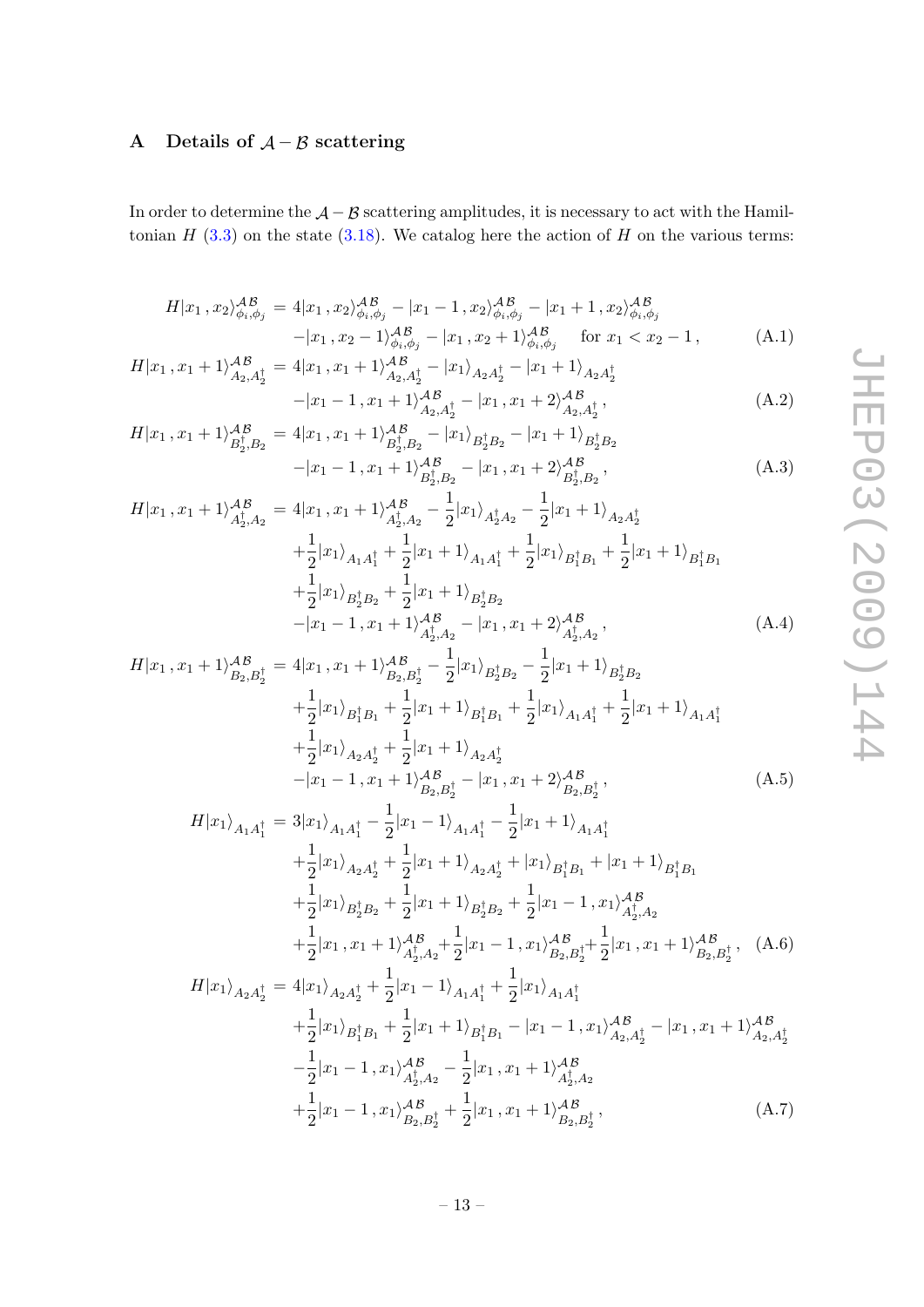$$
H|x_{1}\rangle_{B_{1}^{\dagger}B_{1}} = 3|x_{1}\rangle_{B_{1}^{\dagger}B_{1}} - \frac{1}{2}|x_{1}-1\rangle_{B_{1}^{\dagger}B_{1}} - \frac{1}{2}|x_{1}+1\rangle_{B_{1}^{\dagger}B_{1}}
$$
  
\n
$$
+ \frac{1}{2}|x_{1}-1\rangle_{B_{2}^{\dagger}B_{2}} + \frac{1}{2}|x_{1}\rangle_{B_{2}^{\dagger}B_{2}} + |x_{1}-1\rangle_{A_{1}A_{1}^{\dagger}} + |x_{1}\rangle_{A_{1}A_{1}^{\dagger}}
$$
  
\n
$$
+ \frac{1}{2}|x_{1}-1\rangle_{A_{2}A_{2}^{\dagger}} + \frac{1}{2}|x_{1}\rangle_{A_{2}A_{2}^{\dagger}} + \frac{1}{2}|x_{1}-1, x_{1}\rangle_{A_{2}^{\dagger}A_{2}}^{AB}
$$
  
\n
$$
+ \frac{1}{2}|x_{1}, x_{1}+1\rangle_{A_{2}^{\dagger}A_{2}}^{AB} + \frac{1}{2}|x_{1}-1, x_{1}\rangle_{B_{2},B_{2}^{\dagger}}^{AB} + \frac{1}{2}|x_{1}, x_{1}+1\rangle_{B_{2},B_{2}^{\dagger}}^{AB}, (A.8)
$$
  
\n
$$
H|x_{1}\rangle_{B_{2}^{\dagger}B_{2}} = 4|x_{1}\rangle_{B_{2}^{\dagger}B_{2}} + \frac{1}{2}|x_{1}\rangle_{B_{1}^{\dagger}B_{1}} + \frac{1}{2}|x_{1}+1\rangle_{B_{1}^{\dagger}B_{1}}
$$
  
\n
$$
+ \frac{1}{2}|x_{1}-1\rangle_{A_{1}A_{1}^{\dagger}} + \frac{1}{2}|x_{1}\rangle_{A_{1}A_{1}^{\dagger}} + \frac{1}{2}|x_{1}-1, x_{1}\rangle_{A_{2}^{\dagger}A_{2}}^{AB}
$$
  
\n
$$
+ \frac{1}{2}|x_{1}, x_{1}+1\rangle_{A_{2}^{\dagger}A_{2}}^{AB} - |x_{1}-1, x_{1}\rangle_{B_{2}^{\dagger}B_{2}}^{AB} - |x_{1}, x_{1}+1\rangle_{B_{2}^{\dagger}B_{2
$$

The appearance of terms of the form  $|x\rangle_{A_kA_k^{\dagger}}$  and  $|x\rangle_{B_k^{\dagger}B_k}$   $(k = 1, 2)$  on the RHS of  $(A.2)$ –  $(A.5)$  explains the need for such terms in the eigenstate  $(3.18)$ .

With the help of the above results, the eigenvalue equation

$$
H|\psi\rangle = E|\psi\rangle \tag{A.10}
$$

with  $|\psi\rangle$  and E given by [\(3.18\)](#page-9-5) and [\(2.15\)](#page-4-4), respectively, leads to the following equations for the amplitudes:

$$
0 = \left[3 - \frac{1}{2}(e^{i(p_1+p_2)} + e^{-i(p_1+p_2)}) - E\right]A_{A_1A_1^{\dagger}} + (1 + e^{i(p_1+p_2)})\left(\frac{1}{2}A_{A_2A_2^{\dagger}} + A_{B_1^{\dagger}B_1} + \frac{1}{2}A_{B_2^{\dagger}B_2}\right) + \frac{1}{2}(e^{ip_2} + e^{-ip_1})\left[A_{A_2^{\dagger}A_2}(12) + A_{B_2B_2^{\dagger}}(12)\right] + \frac{1}{2}(e^{ip_1} + e^{-ip_2})\left[A_{A_2^{\dagger}A_2}(21) + A_{B_2B_2^{\dagger}}(21)\right],
$$
(A.11)  

$$
0 = \frac{1}{2}(1 + e^{-i(p_1+p_2)})A_{A_1A_1^{\dagger}} + (4 - E)A_{A_2A_2^{\dagger}} + \frac{1}{2}(1 + e^{i(p_1+p_2)})A_{B_1^{\dagger}B_1} + (e^{ip_2} + e^{-ip_1})\left[-A_{A_2A_2^{\dagger}}(12) - \frac{1}{2}A_{A_2^{\dagger}A_2}(12) + \frac{1}{2}A_{B_2B_2^{\dagger}}(12)\right] + (e^{ip_1} + e^{-ip_2})\left[-A_{A_2A_2^{\dagger}}(21) - \frac{1}{2}A_{A_2^{\dagger}A_2}(21) + \frac{1}{2}A_{B_2B_2^{\dagger}}(21)\right],
$$
(A.12)  

$$
0 = (1 + e^{-i(p_1+p_2)})\left[A_{A_1A_1^{\dagger}} + \frac{1}{2}A_{A_2A_2^{\dagger}} + \frac{1}{2}A_{B_2^{\dagger}B_2}\right] + \left[3 - \frac{1}{2}(e^{i(p_1+p_2)} + e^{-i(p_1+p_2)}) - E\right]A_{B_1^{\dagger}B_1} + \frac{1}{2}(e^{ip_2} + e^{-ip_1})\left[A_{A_2^{\dagger}A_2}(12) + A_{B_2B_2^{\dagger}}(12)\right] + \frac{1}{2}(e^{ip_1} + e
$$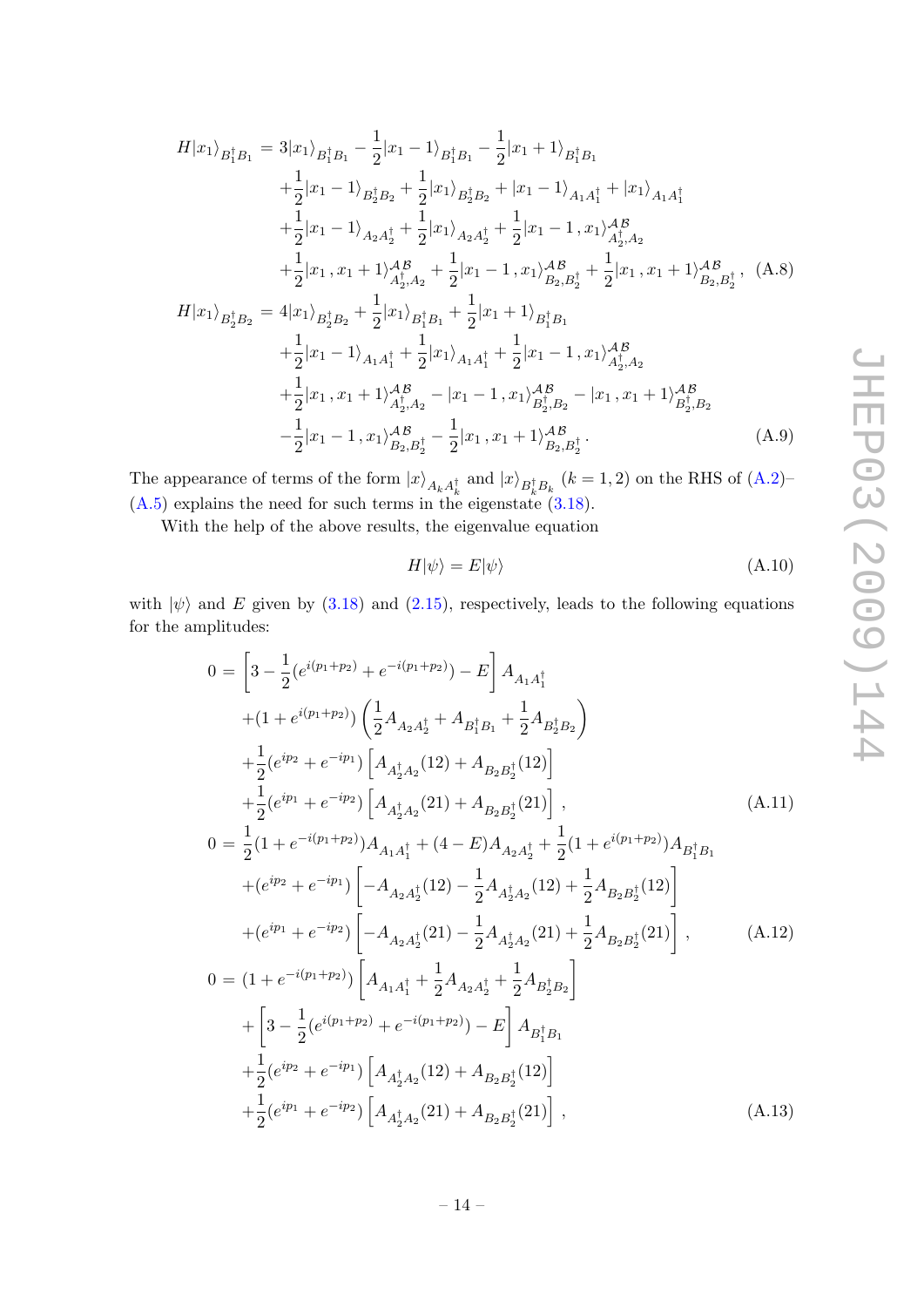$$
0 = \frac{1}{2} (1 + e^{-i(p_1 + p_2)}) A_{A_1 A_1^{\dagger}} + \frac{1}{2} (1 + e^{i(p_1 + p_2)}) A_{B_1^{\dagger} B_1} + (4 - E) A_{B_2^{\dagger} B_2}
$$
  
+ 
$$
(e^{ip_2} + e^{-ip_1}) \left[ -A_{B_2^{\dagger} B_2} (12) + \frac{1}{2} A_{A_2^{\dagger} A_2} (12) - \frac{1}{2} A_{B_2 B_2^{\dagger}} (12) \right]
$$
  
+ 
$$
(e^{ip_1} + e^{-ip_2}) \left[ -A_{B_2^{\dagger} B_2} (21) + \frac{1}{2} A_{A_2^{\dagger} A_2} (21) - \frac{1}{2} A_{B_2 B_2^{\dagger}} (21) \right],
$$

$$
0 = e^{ip_2} (4 - e^{-ip_1} - e^{ip_2} - E) A_{A_2 A_2^{\dagger}} (12) + e^{ip_1} (4 - e^{-ip_2} - e^{ip_1} - E) A_{A_2 A_2^{\dagger}} (21)
$$

$$
- (1 + e^{i(p_1 + p_2)}) A_{A_2 A_2^{\dagger}},
$$
(A.15)

$$
0 = e^{ip_2}(4 - e^{-ip_1} - e^{ip_2} - E)A_{B_2^{\dagger}B_2}(12) + e^{ip_1}(4 - e^{-ip_2} - e^{ip_1} - E)A_{B_2^{\dagger}B_2}(21)
$$

$$
-(1 + e^{i(p_1 + p_2)})A_{B_2^{\dagger}B_2}, \qquad (A.16)
$$

$$
-(1 + e^{i(p_1 + p_2)})A_{B_2^{\dagger}B_2},
$$
\n
$$
0 = e^{ip_2}(4 - e^{-ip_1} - e^{ip_2} - E)A_{A_2^{\dagger}A_2}(12) + e^{ip_1}(4 - e^{-ip_2} - e^{ip_1} - E)A_{A_2^{\dagger}A_2}(21)
$$
\n
$$
(A.15)
$$
\n
$$
(A.17)
$$

$$
+\frac{1}{2}(1+e^{i(p_1+p_2)})\left(A_{A_1A_1^{\dagger}}-A_{A_2A_2^{\dagger}}+A_{B_1^{\dagger}B_1}+A_{B_2^{\dagger}B_2}\right),
$$
\n
$$
=e^{ip_2}(4-e^{-ip_1}-e^{ip_2}-E)A_{B_2B_2^{\dagger}}(12)+e^{ip_1}(4-e^{-ip_2}-e^{ip_1}-E)A_{B_2B_2^{\dagger}}(21)
$$
\n(A.17)

$$
+\frac{1}{2}(1+e^{i(p_1+p_2)})\left(A_{A_1A_1^{\dagger}}+A_{A_2A_2^{\dagger}}+A_{B_1^{\dagger}B_1}-A_{B_2^{\dagger}B_2}\right).
$$
 (A.18)

Eliminating  $A_{A_k A_k^{\dagger}}$ ,  $A_{B_k^{\dagger} B_k}$  ( $k = 1, 2$ ), and then solving for the (21) amplitudes in terms of the  $(12)$  amplitudes, we arrive at the results  $(3.21)$ ,  $(3.22)$ .

# References

 $\overline{0}$ 

- <span id="page-15-0"></span>[1] A.B. Zamolodchikov and Al.B. Zamolodchikov, Factorized S matrices in two-dimensions as the exact solutions of certain relativistic quantum field models, [Ann. Phys.](http://dx.doi.org/10.1016/0003-4916(79)90391-9) 120 (1979) 253.
- <span id="page-15-1"></span>[2] J.M. Maldacena, The large-N limit of superconformal field theories and supergravity, Adv. Theor. Math. Phys. 2 (1998) 231 [Int. J. Theor. Phys. 38 (1999) 1113] [[hep-th/9711200](http://arxiv.org/abs/hep-th/9711200)] [\[SPIRES\]](http://www-spires.slac.stanford.edu/spires/find/hep/www?eprint=HEP-TH/9711200); S.S. Gubser, I.R. Klebanov and A.M. Polyakov, Gauge theory correlators from non-critical string theory, [Phys. Lett.](http://dx.doi.org/10.1016/S0370-2693(98)00377-3)  $\bf{B}$  428 (1998) 105 [[hep-th/9802109](http://arxiv.org/abs/hep-th/9802109)] [\[SPIRES\]](http://www-spires.slac.stanford.edu/spires/find/hep/www?eprint=HEP-TH/9802109);

E. Witten, Anti-de Sitter space and holography, Adv. Theor. Math. Phys. 2 (1998) 253 [[hep-th/9802150](http://arxiv.org/abs/hep-th/9802150)] [\[SPIRES\]](http://www-spires.slac.stanford.edu/spires/find/hep/www?eprint=HEP-TH/9802150).

- <span id="page-15-2"></span>[3] J.A. Minahan and K. Zarembo, The Bethe-ansatz for  $\mathcal{N}=4$  super Yang-Mills, [JHEP](http://dx.doi.org/10.1088/1126-6708/2003/03/013) 03 [\(2003\) 013](http://dx.doi.org/10.1088/1126-6708/2003/03/013) [[hep-th/0212208](http://arxiv.org/abs/hep-th/0212208)] [\[SPIRES\]](http://www-spires.slac.stanford.edu/spires/find/hep/www?eprint=HEP-TH/0212208).
- [4] N. Beisert and M. Staudacher, The  $\mathcal{N} = 4$  SYM Integrable Super Spin Chain, [Nucl. Phys.](http://dx.doi.org/10.1016/j.nuclphysb.2003.08.015) B 670 [\(2003\) 439](http://dx.doi.org/10.1016/j.nuclphysb.2003.08.015) [[hep-th/0307042](http://arxiv.org/abs/hep-th/0307042)] [\[SPIRES\]](http://www-spires.slac.stanford.edu/spires/find/hep/www?eprint=HEP-TH/0307042).
- <span id="page-15-4"></span>[5] D. Berenstein and S.E. Vázquez, *Integrable open spin chains from giant gravitons*, *[JHEP](http://dx.doi.org/10.1088/1126-6708/2005/06/059)* 06 [\(2005\) 059](http://dx.doi.org/10.1088/1126-6708/2005/06/059) [[hep-th/0501078](http://arxiv.org/abs/hep-th/0501078)] [\[SPIRES\]](http://www-spires.slac.stanford.edu/spires/find/hep/www?eprint=HEP-TH/0501078).
- <span id="page-15-3"></span>[6] A.A. Tseytlin, Spinning strings and AdS/CFT duality, in Ian Kogan Memorial Volume, From Fields to Strings: Circumnavigating Theoretical Physics, M. Shifman, A. Vainshtein and J. Wheater eds., World Scientific (2004), [hep-th/0311139](http://arxiv.org/abs/hep-th/0311139) [\[SPIRES\]](http://www-spires.slac.stanford.edu/spires/find/hep/www?eprint=HEP-TH/0311139); N. Beisert, The dilatation operator of  $\mathcal{N}=4$  super Yang-Mills theory and integrability, [Phys.](http://dx.doi.org/10.1016/j.physrep.2004.09.007) Rept. 405 [\(2005\) 1](http://dx.doi.org/10.1016/j.physrep.2004.09.007) [[hep-th/0407277](http://arxiv.org/abs/hep-th/0407277)] [\[SPIRES\]](http://www-spires.slac.stanford.edu/spires/find/hep/www?eprint=HEP-TH/0407277);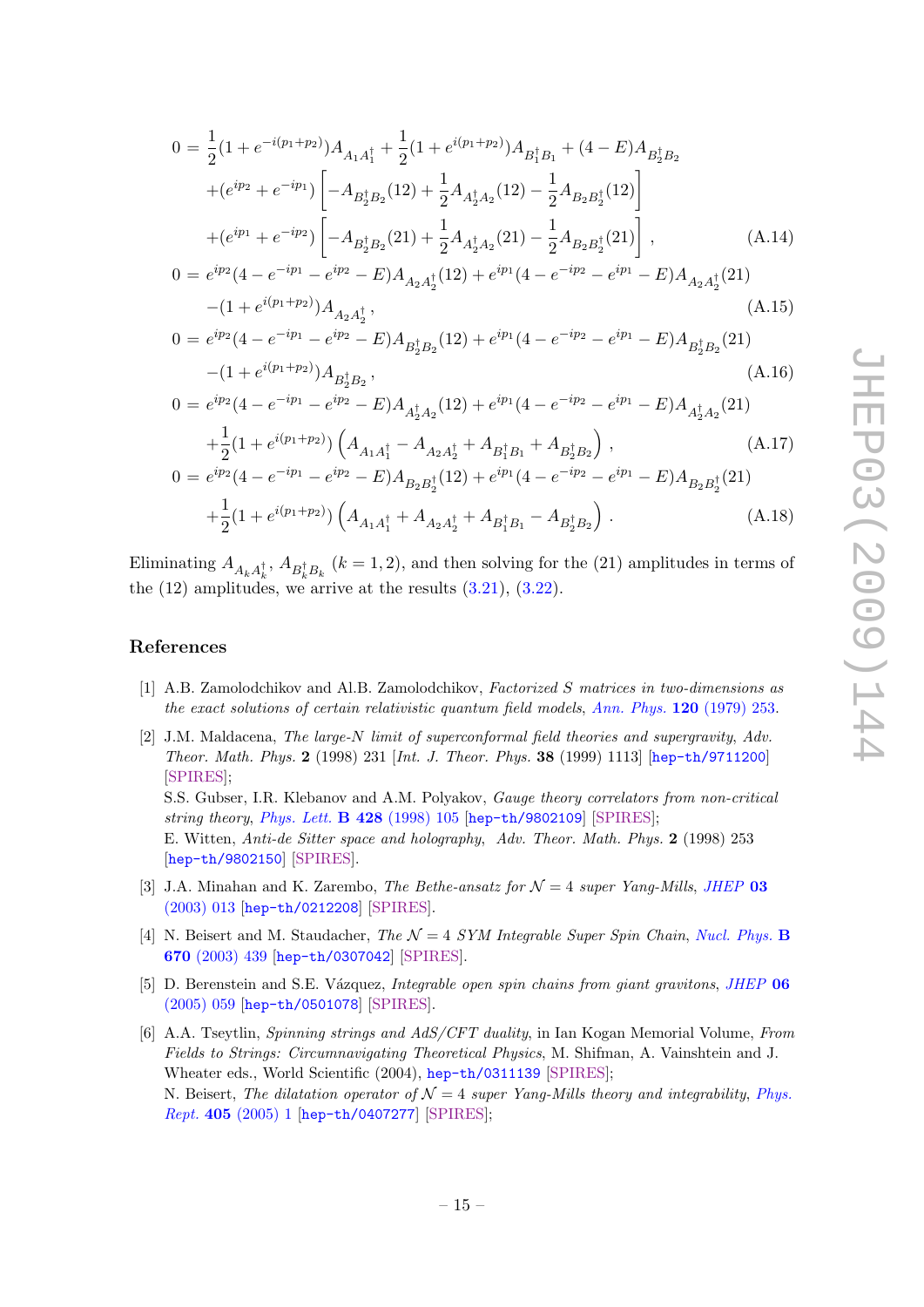K. Zarembo, Semiclassical Bethe ansatz and AdS/CFT, [Comptes Rendus Physique](http://dx.doi.org/10.1002/prop.200410233) 5 (2004) [1081](http://dx.doi.org/10.1002/prop.200410233) [Fortsch. Phys. 53 (2005) 647] [[hep-th/0411191](http://arxiv.org/abs/hep-th/0411191)] [\[SPIRES\]](http://www-spires.slac.stanford.edu/spires/find/hep/www?eprint=HEP-TH/0411191); J. Plefka, Spinning strings and integrable spin chains in the AdS/CFT correspondence, Living Rev. Rel. 8 (2005) 9 [[hep-th/0507136](http://arxiv.org/abs/hep-th/0507136)] [\[SPIRES\]](http://www-spires.slac.stanford.edu/spires/find/hep/www?eprint=HEP-TH/0507136); J.A. Minahan, A brief introduction to the Bethe ansatz in  $\mathcal{N}=4$  super-Yang-Mills, [J. Phys.](http://dx.doi.org/10.1088/0305-4470/39/41/S02) A 39 [\(2006\) 12657](http://dx.doi.org/10.1088/0305-4470/39/41/S02) [\[SPIRES\]](http://www-spires.slac.stanford.edu/spires/find/hep/www?j=JPAGB,A39,12657); K. Okamura, Aspects of Integrability in AdS/CFT Duality, [arXiv:0803.3999](http://arxiv.org/abs/0803.3999) [\[SPIRES\]](http://www-spires.slac.stanford.edu/spires/find/hep/www?eprint=0803.3999).

- <span id="page-16-0"></span>[7] M. Staudacher, *The factorized S-matrix of CFT/AdS*, *JHEP* 05 [\(2005\) 054](http://dx.doi.org/10.1088/1126-6708/2005/05/054) [[hep-th/0412188](http://arxiv.org/abs/hep-th/0412188)] [\[SPIRES\]](http://www-spires.slac.stanford.edu/spires/find/hep/www?eprint=HEP-TH/0412188).
- <span id="page-16-2"></span>[8] N. Beisert, The  $SU(2|2)$  dynamic S-matrix, Adv. Theor. Math. Phys. 12 (2008) 945 [[hep-th/0511082](http://arxiv.org/abs/hep-th/0511082)] [\[SPIRES\]](http://www-spires.slac.stanford.edu/spires/find/hep/www?eprint=HEP-TH/0511082); The Analytic Bethe Ansatz for a Chain with Centrally Extended SU(2|2) Symmetry, J. Stat. Mech. [\(2007\) P01017](http://dx.doi.org/10.1088/1742-5468/2007/01/P01017) [[nlin/0610017](http://arxiv.org/abs/nlin/0610017)] [\[SPIRES\]](http://www-spires.slac.stanford.edu/spires/find/hep/www?eprint=nlin/0610017).
- [9] R.A. Janik, The  $AdS_5 \times S^5$  superstring worldsheet S-matrix and crossing symmetry, [Phys.](http://dx.doi.org/10.1103/PhysRevD.73.086006) Rev. D 73 [\(2006\) 086006](http://dx.doi.org/10.1103/PhysRevD.73.086006) [[hep-th/0603038](http://arxiv.org/abs/hep-th/0603038)] [\[SPIRES\]](http://www-spires.slac.stanford.edu/spires/find/hep/www?eprint=HEP-TH/0603038).
- [10] G. Arutyunov and S. Frolov, On  $AdS_5 \times S^5$  string S-matrix, [Phys. Lett.](http://dx.doi.org/10.1016/j.physletb.2006.06.064) **B 639** (2006) 378 [[hep-th/0604043](http://arxiv.org/abs/hep-th/0604043)] [\[SPIRES\]](http://www-spires.slac.stanford.edu/spires/find/hep/www?eprint=HEP-TH/0604043).
- [11] N. Beisert, R. Hernandez and E. Lopez, A crossing-symmetric phase for  $AdS_5 \times S^5$  strings, JHEP 11 [\(2006\) 070](http://dx.doi.org/10.1088/1126-6708/2006/11/070) [[hep-th/0609044](http://arxiv.org/abs/hep-th/0609044)] [\[SPIRES\]](http://www-spires.slac.stanford.edu/spires/find/hep/www?eprint=HEP-TH/0609044).
- <span id="page-16-11"></span>[12] N. Beisert, B. Eden and M. Staudacher, Transcendentality and crossing, [J. Stat. Mech.](http://dx.doi.org/10.1088/1742-5468/2007/01/P01021) [\(2007\) P01021](http://dx.doi.org/10.1088/1742-5468/2007/01/P01021) [[hep-th/0610251](http://arxiv.org/abs/hep-th/0610251)] [\[SPIRES\]](http://www-spires.slac.stanford.edu/spires/find/hep/www?eprint=HEP-TH/0610251).
- [13] G. Arutyunov, S. Frolov and M. Zamaklar, The Zamolodchikov-Faddeev algebra for  $AdS_5 \times S^5$  superstring, JHEP 04 [\(2007\) 002](http://dx.doi.org/10.1088/1126-6708/2007/04/002) [[hep-th/0612229](http://arxiv.org/abs/hep-th/0612229)] [\[SPIRES\]](http://www-spires.slac.stanford.edu/spires/find/hep/www?eprint=HEP-TH/0612229).
- <span id="page-16-1"></span>[14] N. Dorey, D.M. Hofman and J.M. Maldacena, On the singularities of the magnon S-matrix, Phys. Rev. D 76 [\(2007\) 025011](http://dx.doi.org/10.1103/PhysRevD.76.025011) [[hep-th/0703104](http://arxiv.org/abs/hep-th/0703104)] [\[SPIRES\]](http://www-spires.slac.stanford.edu/spires/find/hep/www?eprint=HEP-TH/0703104).
- <span id="page-16-3"></span>[15] M.J. Martins and C.S. Melo, The Bethe ansatz approach for factorizable centrally extended S-matrices, [Nucl. Phys.](http://dx.doi.org/10.1016/j.nuclphysb.2007.05.021) B 785 (2007) 246 [[hep-th/0703086](http://arxiv.org/abs/hep-th/0703086)] [\[SPIRES\]](http://www-spires.slac.stanford.edu/spires/find/hep/www?eprint=HEP-TH/0703086).
- <span id="page-16-4"></span>[16] M. de Leeuw, Coordinate Bethe Ansatz for the String S-matrix, J. Phys. A 40 [\(2007\) 14413](http://dx.doi.org/10.1088/1751-8113/40/48/008) [[arXiv:0705.2369](http://arxiv.org/abs/0705.2369)] [\[SPIRES\]](http://www-spires.slac.stanford.edu/spires/find/hep/www?eprint=0705.2369).
- <span id="page-16-5"></span>[17] N. Beisert and M. Staudacher, Long-range  $PSU(2, 2|4)$  Bethe ansaetze for gauge theory and strings, [Nucl. Phys.](http://dx.doi.org/10.1016/j.nuclphysb.2005.06.038) B 727 (2005) 1 [[hep-th/0504190](http://arxiv.org/abs/hep-th/0504190)] [\[SPIRES\]](http://www-spires.slac.stanford.edu/spires/find/hep/www?eprint=HEP-TH/0504190).
- <span id="page-16-6"></span>[18] O. Aharony, O. Bergman, D.L. Jafferis and J. Maldacena,  $\mathcal{N}=6$  superconformal Chern-Simons-matter theories, M2-branes and their gravity duals, JHEP 10 [\(2008\) 091](http://dx.doi.org/10.1088/1126-6708/2008/10/091) [[arXiv:0806.1218](http://arxiv.org/abs/0806.1218)] [\[SPIRES\]](http://www-spires.slac.stanford.edu/spires/find/hep/www?eprint=0806.1218).
- <span id="page-16-7"></span>[19] J.A. Minahan and K. Zarembo, The Bethe ansatz for superconformal Chern-Simons, [JHEP](http://dx.doi.org/10.1088/1126-6708/2008/09/040) 09 [\(2008\) 040](http://dx.doi.org/10.1088/1126-6708/2008/09/040) [[arXiv:0806.3951](http://arxiv.org/abs/0806.3951)] [\[SPIRES\]](http://www-spires.slac.stanford.edu/spires/find/hep/www?eprint=0806.3951).
- <span id="page-16-8"></span>[20] D. Bak and S.-J. Rey, Integrable Spin Chain in Superconformal Chern-Simons Theory, [JHEP](http://dx.doi.org/10.1088/1126-6708/2008/10/053) 10 [\(2008\) 053](http://dx.doi.org/10.1088/1126-6708/2008/10/053) [[arXiv:0807.2063](http://arxiv.org/abs/0807.2063)] [\[SPIRES\]](http://www-spires.slac.stanford.edu/spires/find/hep/www?eprint=0807.2063).
- <span id="page-16-9"></span>[21] G. Arutyunov and S. Frolov, Superstrings on  $AdS_4 \times CP^3$  as a Coset  $\sigma$ -model, [JHEP](http://dx.doi.org/10.1088/1126-6708/2008/09/129) 09 [\(2008\) 129](http://dx.doi.org/10.1088/1126-6708/2008/09/129) [[arXiv:0806.4940](http://arxiv.org/abs/0806.4940)] [\[SPIRES\]](http://www-spires.slac.stanford.edu/spires/find/hep/www?eprint=0806.4940).
- [22] B. Stefanski Jr., Green-Schwarz action for Type IIA strings on  $AdS_4 \times CP^3$ , [Nucl. Phys.](http://dx.doi.org/10.1016/j.nuclphysb.2008.09.015) B 808 [\(2009\) 80](http://dx.doi.org/10.1016/j.nuclphysb.2008.09.015) [[arXiv:0806.4948](http://arxiv.org/abs/0806.4948)] [\[SPIRES\]](http://www-spires.slac.stanford.edu/spires/find/hep/www?eprint=0806.4948).
- <span id="page-16-10"></span>[23] N. Gromov and P. Vieira, *The AdS4/CFT3 algebraic curve*, *JHEP* 02 [\(2009\) 040](http://dx.doi.org/10.1088/1126-6708/2009/02/040)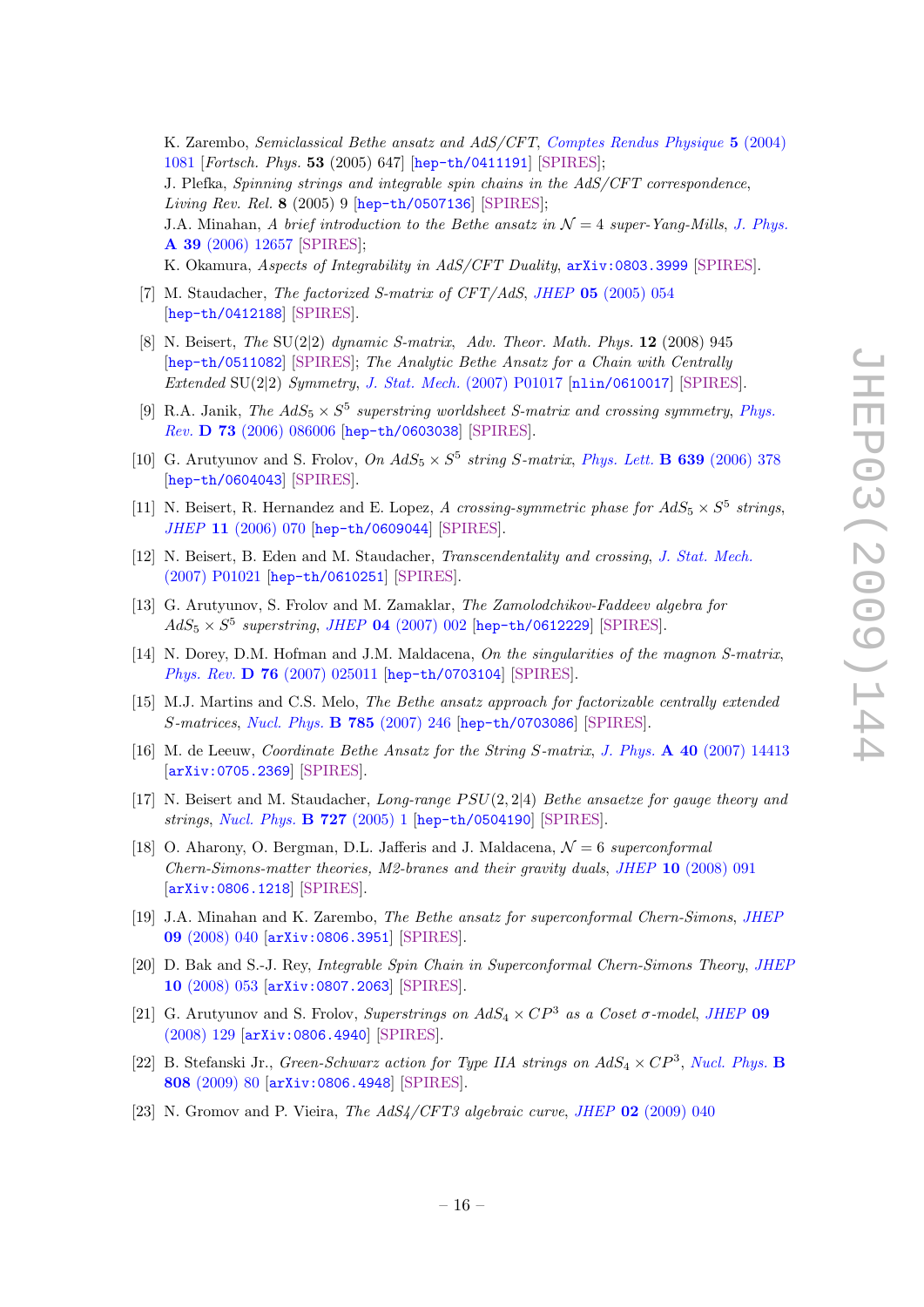[[arXiv:0807.0437](http://arxiv.org/abs/0807.0437)] [\[SPIRES\]](http://www-spires.slac.stanford.edu/spires/find/hep/www?eprint=0807.0437).

- <span id="page-17-0"></span>[24] N. Gromov and P. Vieira, The all loop  $AdS4/CFT3$  Bethe ansatz, JHEP 01 [\(2009\) 016](http://dx.doi.org/10.1088/1126-6708/2009/01/016) [[arXiv:0807.0777](http://arxiv.org/abs/0807.0777)] [\[SPIRES\]](http://www-spires.slac.stanford.edu/spires/find/hep/www?eprint=0807.0777).
- <span id="page-17-1"></span>[25] T. Nishioka and T. Takayanagi, On Type IIA Penrose Limit and  $\mathcal{N}=6$  Chern-Simons Theories, JHEP 08 [\(2008\) 001](http://dx.doi.org/10.1088/1126-6708/2008/08/001) [[arXiv:0806.3391](http://arxiv.org/abs/0806.3391)] [\[SPIRES\]](http://www-spires.slac.stanford.edu/spires/find/hep/www?eprint=0806.3391).
- <span id="page-17-2"></span>[26] D. Gaiotto, S. Giombi and X. Yin, Spin Chains in  $\mathcal{N}=6$  Superconformal Chern-Simons-Matter Theory, [arXiv:0806.4589](http://arxiv.org/abs/0806.4589) [\[SPIRES\]](http://www-spires.slac.stanford.edu/spires/find/hep/www?eprint=0806.4589).
- <span id="page-17-6"></span>[27] G. Grignani, T. Harmark and M. Orselli, The  $SU(2) \times SU(2)$  sector in the string dual of  $\mathcal{N}=6$  superconformal Chern-Simons theory, [Nucl. Phys.](http://dx.doi.org/10.1016/j.nuclphysb.2008.10.019) **B** 810 (2009) 115 [[arXiv:0806.4959](http://arxiv.org/abs/0806.4959)] [\[SPIRES\]](http://www-spires.slac.stanford.edu/spires/find/hep/www?eprint=0806.4959).
- <span id="page-17-3"></span>[28] C. Ahn and R.I. Nepomechie,  $\mathcal{N}=6$  super Chern-Simons theory S-matrix and all-loop Bethe ansatz equations, JHEP 09 [\(2008\) 010](http://dx.doi.org/10.1088/1126-6708/2008/09/010) [[arXiv:0807.1924](http://arxiv.org/abs/0807.1924)] [\[SPIRES\]](http://www-spires.slac.stanford.edu/spires/find/hep/www?eprint=0807.1924).
- <span id="page-17-4"></span>[29] C. Ahn and R.I. Nepomechie, An alternative S-matrix for  $\mathcal{N}=6$  Chern-Simons theory?, JHEP 03 [\(2009\) 068](http://dx.doi.org/10.1088/1126-6708/2009/03/068) [[arXiv:0810.1915](http://arxiv.org/abs/0810.1915)] [\[SPIRES\]](http://www-spires.slac.stanford.edu/spires/find/hep/www?eprint=0810.1915).
- <span id="page-17-5"></span>[30] M. Benna, I. Klebanov, T. Klose and M. Smedback, Superconformal Chern-Simons Theories and  $AdS_4/CFT_3$  Correspondence, JHEP 09 [\(2008\) 072](http://dx.doi.org/10.1088/1126-6708/2008/09/072) [[arXiv:0806.1519](http://arxiv.org/abs/0806.1519)] [\[SPIRES\]](http://www-spires.slac.stanford.edu/spires/find/hep/www?eprint=0806.1519); K. Hanaki and H. Lin,  $M2-M5$  Systems in  $\mathcal{N}=6$  Chern-Simons Theory, JHEP 09 [\(2008\)](http://dx.doi.org/10.1088/1126-6708/2008/09/067) [067](http://dx.doi.org/10.1088/1126-6708/2008/09/067) [[arXiv:0807.2074](http://arxiv.org/abs/0807.2074)] [\[SPIRES\]](http://www-spires.slac.stanford.edu/spires/find/hep/www?eprint=0807.2074); I. Shenderovich, Giant magnons in  $AdS_4/CFT_3$ : dispersion, quantization and finite-size corrections, [arXiv:0807.2861](http://arxiv.org/abs/0807.2861) [\[SPIRES\]](http://www-spires.slac.stanford.edu/spires/find/hep/www?eprint=0807.2861); C. Ahn, P. Bozhilov and R.C. Rashkov, Neumann-Rosochatius integrable system for strings

on  $AdS_4 \times CP^3$ , JHEP 09 [\(2008\) 017](http://dx.doi.org/10.1088/1126-6708/2008/09/017) [[arXiv:0807.3134](http://arxiv.org/abs/0807.3134)] [\[SPIRES\]](http://www-spires.slac.stanford.edu/spires/find/hep/www?eprint=0807.3134);

Y. Honma, S. Iso, Y. Sumitomo, H. Umetsu and S. Zhang, Generalized Conformal Symmetry and Recovery of  $SO(8)$  in Multiple M2 and D2 Branes,  $arXiv:0807.3825$  [\[SPIRES\]](http://www-spires.slac.stanford.edu/spires/find/hep/www?eprint=0807.3825);

T. McLoughlin and R. Roiban, *Spinning strings at one-loop in*  $AdS_4 \times P^3$ *, JHEP* 12 [\(2008\)](http://dx.doi.org/10.1088/1126-6708/2008/12/101) [101](http://dx.doi.org/10.1088/1126-6708/2008/12/101) [[arXiv:0807.3965](http://arxiv.org/abs/0807.3965)] [\[SPIRES\]](http://www-spires.slac.stanford.edu/spires/find/hep/www?eprint=0807.3965);

J. Kluson, D2 to M2 Procedure for D2-Brane DBI Effective Action, [Nucl. Phys.](http://dx.doi.org/10.1016/j.nuclphysb.2008.09.028) B 808 [\(2009\) 260](http://dx.doi.org/10.1016/j.nuclphysb.2008.09.028) [[arXiv:0807.4054](http://arxiv.org/abs/0807.4054)] [\[SPIRES\]](http://www-spires.slac.stanford.edu/spires/find/hep/www?eprint=0807.4054);

L.F. Alday, G. Arutyunov and D. Bykov, Semiclassical Quantization of Spinning Strings in  $AdS_4 \times CP^3$ , JHEP 11 [\(2008\) 089](http://dx.doi.org/10.1088/1126-6708/2008/11/089) [[arXiv:0807.4400](http://arxiv.org/abs/0807.4400)] [\[SPIRES\]](http://www-spires.slac.stanford.edu/spires/find/hep/www?eprint=0807.4400);

C. Krishnan, AdS4/CFT3 at One Loop, JHEP 09 [\(2008\) 092](http://dx.doi.org/10.1088/1126-6708/2008/09/092) [[arXiv:0807.4561](http://arxiv.org/abs/0807.4561)] [\[SPIRES\]](http://www-spires.slac.stanford.edu/spires/find/hep/www?eprint=0807.4561); N. Gromov and V. Mikhaylov, *Comment on the Scaling Function in AdS4*  $\times$  CP3, [arXiv:0807.4897](http://arxiv.org/abs/0807.4897) [\[SPIRES\]](http://www-spires.slac.stanford.edu/spires/find/hep/www?eprint=0807.4897);

O. Aharony, O. Bergman and D.L. Jafferis, Fractional M2-branes, JHEP 11 [\(2008\) 043](http://dx.doi.org/10.1088/1126-6708/2008/11/043) [[arXiv:0807.4924](http://arxiv.org/abs/0807.4924)] [\[SPIRES\]](http://www-spires.slac.stanford.edu/spires/find/hep/www?eprint=0807.4924);

G. Bonelli, A. Tanzini and M. Zabzine, Topological branes, p-algebras and generalized Nahm equations, [Phys. Lett.](http://dx.doi.org/10.1016/j.physletb.2009.01.051) **B 672** (2009) 390  $\left[$ [arXiv:0807.5113](http://arxiv.org/abs/0807.5113)] [\[SPIRES\]](http://www-spires.slac.stanford.edu/spires/find/hep/www?eprint=0807.5113);

M.R. Garousi and A. Ghodsi, *Hydrodynamics of*  $\mathcal{N} = 6$  *Superconformal Chern-Simons* Theories at Strong Coupling, [Nucl. Phys.](http://dx.doi.org/10.1016/j.nuclphysb.2008.12.008) B 812 (2009) 470 [[arXiv:0808.0411](http://arxiv.org/abs/0808.0411)] [\[SPIRES\]](http://www-spires.slac.stanford.edu/spires/find/hep/www?eprint=0808.0411); R. D'Auria, P. Fré, P.A. Grassi and M. Trigiante, *Superstrings on*  $AdS_4 \times CP^3$  *from* 

Supergravity, [arXiv:0808.1282](http://arxiv.org/abs/0808.1282) [\[SPIRES\]](http://www-spires.slac.stanford.edu/spires/find/hep/www?eprint=0808.1282);

D. Fioravanti, P. Grinza and M. Rossi, The generalised scaling function: a systematic study, [arXiv:0808.1886](http://arxiv.org/abs/0808.1886) [\[SPIRES\]](http://www-spires.slac.stanford.edu/spires/find/hep/www?eprint=0808.1886);

D. Berenstein and D. Trancanelli, Three-dimensional  $\mathcal{N}=6$  SCFT's and their membrane dynamics, Phys. Rev. **D 78** [\(2008\) 106009](http://dx.doi.org/10.1103/PhysRevD.78.106009) [[arXiv:0808.2503](http://arxiv.org/abs/0808.2503)] [\[SPIRES\]](http://www-spires.slac.stanford.edu/spires/find/hep/www?eprint=0808.2503);